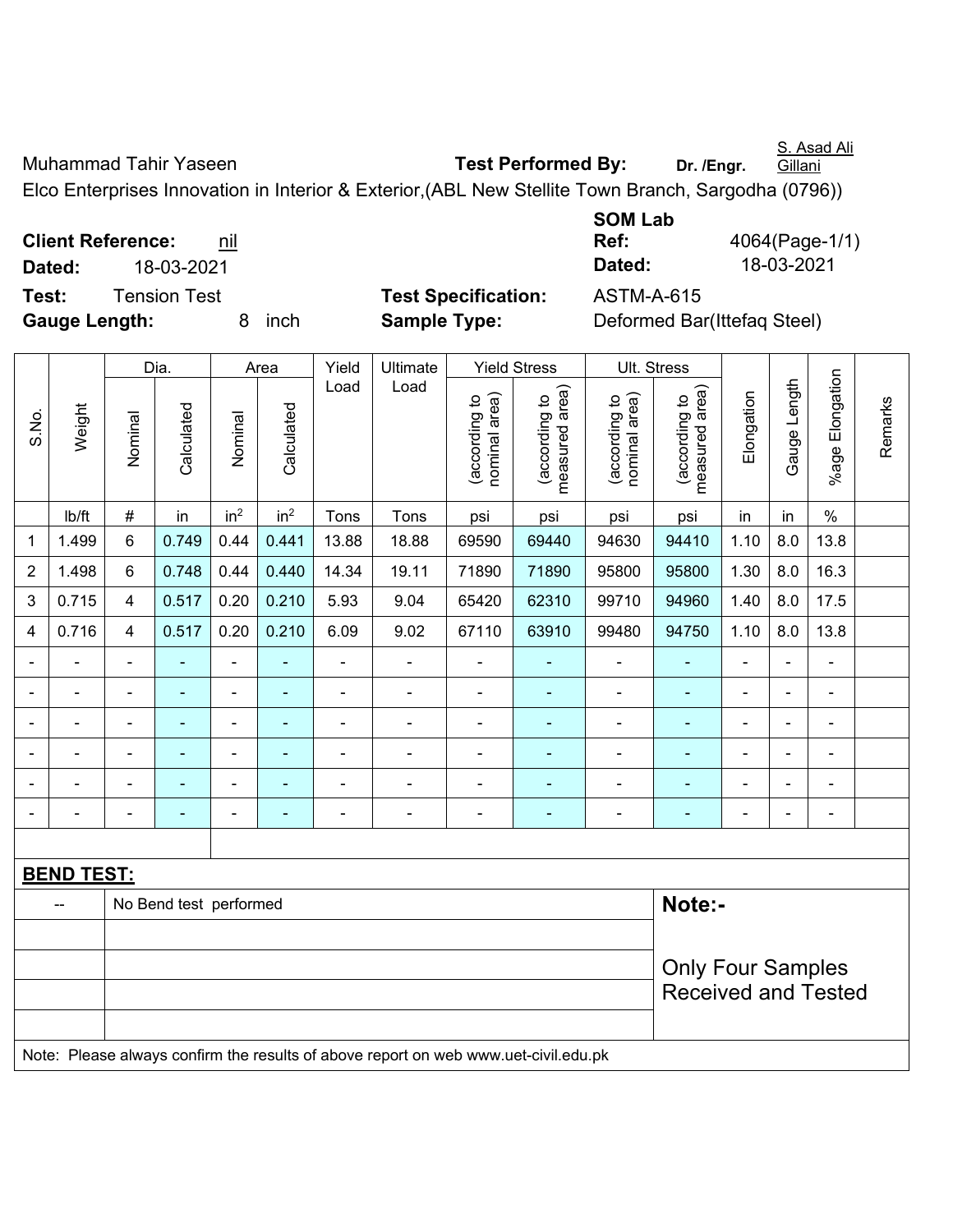Muhammad Tahir Yaseen **Test Performed By:** Dr. /Engr. Q-Links Property Management Pvt. Ltd

Gillani

## **Client Reference:** QL-BO-BH2-LTR-013 **Dated:** 13-03-2021 **Dated:** 18-03-2021

Test: Tension Test **Test Specification:** A **Gauge Length:** 8 inch **Sample Type:** Deformed Bar

| <b>SOM Lab</b>    |                |
|-------------------|----------------|
| Ref:              | 4067(Page-2/2) |
| Dated:            | 18-03-2021     |
| <b>ASTM-A-615</b> |                |
| Doformod Dor      |                |

|                |                   | Yield<br>Ultimate<br><b>Yield Stress</b><br>Dia.<br>Area |                        |                              |                 |                |                                                                                     |                                |                                 |                                | Ult. Stress                     |                |                          |                              |         |
|----------------|-------------------|----------------------------------------------------------|------------------------|------------------------------|-----------------|----------------|-------------------------------------------------------------------------------------|--------------------------------|---------------------------------|--------------------------------|---------------------------------|----------------|--------------------------|------------------------------|---------|
| S.No.          | Weight            | Nominal                                                  | Calculated             | Nominal                      | Calculated      | Load           | Load                                                                                | nominal area)<br>(according to | (according to<br>measured area) | (according to<br>nominal area) | (according to<br>measured area) | Elongation     | Gauge Length             | %age Elongation              | Remarks |
|                | lb/ft             | #                                                        | in                     | in <sup>2</sup>              | in <sup>2</sup> | Tons           | Tons                                                                                | psi                            | psi                             | psi                            | psi                             | in             | in                       | $\frac{0}{0}$                |         |
| $\mathbf 1$    | 2.615             | 8                                                        | 0.989                  | 0.79                         | 0.768           | 27.83          | 35.55                                                                               | 77690                          | 79920                           | 99230                          | 102080                          | 1.40           | 8.0                      | 17.5                         |         |
| $\overline{2}$ | 1.507             | 6                                                        | 0.751                  | 0.44                         | 0.443           | 15.34          | 18.35                                                                               | 76900                          | 76380                           | 91970                          | 91350                           | 1.20           | 8.0                      | 15.0                         |         |
|                | ä,                | $\blacksquare$                                           | ÷,                     | $\blacksquare$               | ä,              | $\blacksquare$ | ä,                                                                                  | ä,                             |                                 | $\blacksquare$                 | $\frac{1}{2}$                   | $\blacksquare$ | $\blacksquare$           | $\blacksquare$               |         |
| $\blacksquare$ | ä,                | $\overline{\phantom{a}}$                                 | ÷,                     | $\qquad \qquad \blacksquare$ | $\blacksquare$  | $\blacksquare$ | ÷,                                                                                  | $\blacksquare$                 | $\blacksquare$                  | $\blacksquare$                 | ä,                              | $\blacksquare$ | $\blacksquare$           | $\frac{1}{2}$                |         |
|                | $\blacksquare$    | $\blacksquare$                                           | ÷                      | $\overline{a}$               |                 | $\blacksquare$ | ÷,                                                                                  | $\blacksquare$                 |                                 | ÷                              | $\overline{a}$                  | ÷,             |                          | $\blacksquare$               |         |
|                |                   | $\blacksquare$                                           |                        | ÷                            |                 | $\blacksquare$ | Ē,                                                                                  | $\blacksquare$                 |                                 | $\blacksquare$                 |                                 | $\blacksquare$ |                          | $\blacksquare$               |         |
| $\equiv$       | $\blacksquare$    | $\blacksquare$                                           | $\blacksquare$         | ÷                            | $\blacksquare$  | $\overline{a}$ | $\overline{a}$                                                                      | $\blacksquare$                 | ۰                               | $\overline{a}$                 | ÷                               | $\blacksquare$ | $\overline{a}$           | ÷.                           |         |
| $\blacksquare$ | $\blacksquare$    | ä,                                                       | ٠                      | $\blacksquare$               | $\blacksquare$  | $\blacksquare$ | ä,                                                                                  | $\blacksquare$                 | ۰                               | $\overline{\phantom{a}}$       | $\blacksquare$                  | $\blacksquare$ | $\blacksquare$           | $\blacksquare$               |         |
|                | ÷                 | $\blacksquare$                                           | $\blacksquare$         | $\blacksquare$               | $\blacksquare$  | $\overline{a}$ | ÷                                                                                   | $\overline{a}$                 | ÷                               | $\overline{a}$                 | ÷                               | $\blacksquare$ | $\blacksquare$           | $\qquad \qquad \blacksquare$ |         |
| $\blacksquare$ | $\blacksquare$    | $\blacksquare$                                           | $\blacksquare$         | $\blacksquare$               | $\blacksquare$  | $\blacksquare$ | $\blacksquare$                                                                      | $\blacksquare$                 | ٠                               | $\blacksquare$                 | ÷,                              | $\blacksquare$ | $\overline{\phantom{a}}$ | $\blacksquare$               |         |
|                |                   |                                                          |                        |                              |                 |                |                                                                                     |                                |                                 |                                |                                 |                |                          |                              |         |
|                | <b>BEND TEST:</b> |                                                          |                        |                              |                 |                |                                                                                     |                                |                                 |                                |                                 |                |                          |                              |         |
|                |                   |                                                          | No Bend test performed |                              |                 |                |                                                                                     |                                |                                 |                                | Note:-                          |                |                          |                              |         |
|                |                   |                                                          |                        |                              |                 |                |                                                                                     |                                |                                 |                                |                                 |                |                          |                              |         |
|                |                   | <b>Only Two Samples</b><br><b>Received and Tested</b>    |                        |                              |                 |                |                                                                                     |                                |                                 |                                |                                 |                |                          |                              |         |
|                |                   |                                                          |                        |                              |                 |                | Note: Please always confirm the results of above report on web www.uet-civil.edu.pk |                                |                                 |                                |                                 |                |                          |                              |         |

S. Asad Ali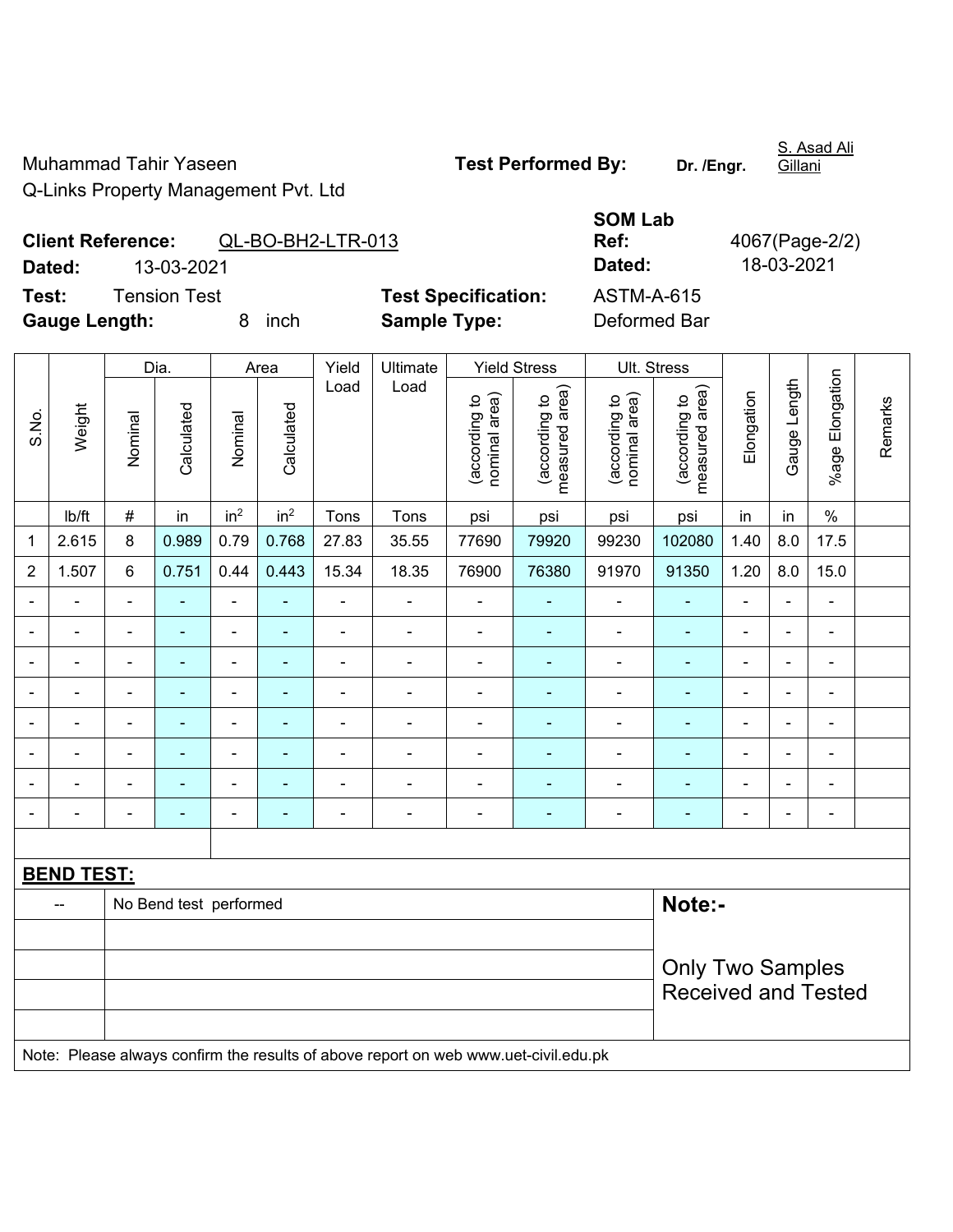Pakpattan

**Client Reference:** nil

**Test:** Tension Test & Bend Test **Test Specification:** ASTM-A-615 **Gauge Length:** 8 inch **Sample Type:** Deformed Bar

|                         |                   |                                                                  | Dia.           |                 | Area            | Yield | Ultimate                                                         |                                | <b>Yield Stress</b>             |                                | Ult. Stress                     |                |                |                          |         |
|-------------------------|-------------------|------------------------------------------------------------------|----------------|-----------------|-----------------|-------|------------------------------------------------------------------|--------------------------------|---------------------------------|--------------------------------|---------------------------------|----------------|----------------|--------------------------|---------|
| S.No.                   | Weight            | Nominal                                                          | Calculated     | Nominal         | Calculated      | Load  | Load                                                             | nominal area)<br>(according to | measured area)<br>(according to | nominal area)<br>(according to | measured area)<br>(according to | Elongation     | Gauge Length   | Elongation<br>$%$ age    | Remarks |
|                         | lb/ft             | $\#$                                                             | in             | in <sup>2</sup> | in <sup>2</sup> | Tons  | Tons                                                             | psi                            | psi                             | psi                            | psi                             | in             | in             | $\%$                     |         |
| 1                       | 2.576             | 8                                                                | 0.982          | 0.79            | 0.757           | 23.70 | 32.31                                                            | 66170                          | 69050                           | 90210                          | 94150                           | 1.60           | 8.0            | 20.0                     |         |
| $\overline{2}$          | 2.571             | 8                                                                | 0.981          | 0.79            | 0.756           | 23.70 | 32.42                                                            | 66170                          | 69140                           | 90500                          | 94570                           | 1.40           | 8.0            | 17.5                     |         |
| $\mathbf{3}$            | 1.514             | 6                                                                | 0.753          | 0.44            | 0.445           | 15.24 | 21.25                                                            | 76390                          | 75530                           | 106530                         | 105340                          | 1.00           | 8.0            | 12.5                     |         |
| $\overline{\mathbf{4}}$ | 1.510             | 6                                                                | 0.752          | 0.44            | 0.444           | 15.19 | 21.25                                                            | 76130                          | 75450                           | 106530                         | 105570                          | 1.10           | 8.0            | 13.8                     |         |
| 5                       | 0.652             | 4                                                                | 0.494          | 0.20            | 0.192           | 6.22  | 8.34                                                             | 68570                          | 71430                           | 91950                          | 95780                           | 1.20           | 8.0            | 15.0                     |         |
| 6                       | 0.661             | 4                                                                | 0.497          | 0.20            | 0.194           | 5.96  | 7.82                                                             | 65760                          | 67800                           | 86220                          | 88890                           | 1.30           | 8.0            | 16.3                     |         |
| $\blacksquare$          |                   |                                                                  |                |                 |                 |       |                                                                  |                                |                                 |                                |                                 |                |                | ۰                        |         |
|                         |                   |                                                                  |                | ۰               |                 |       | -                                                                |                                |                                 |                                |                                 |                |                |                          |         |
|                         |                   |                                                                  |                |                 |                 |       |                                                                  |                                |                                 |                                |                                 |                |                |                          |         |
|                         |                   | $\blacksquare$                                                   | $\blacksquare$ | -               |                 |       | -                                                                | -                              |                                 | $\overline{\phantom{0}}$       | ۰                               | $\blacksquare$ | $\blacksquare$ | $\overline{\phantom{0}}$ |         |
|                         |                   |                                                                  |                |                 |                 |       |                                                                  |                                |                                 |                                |                                 |                |                |                          |         |
|                         | <b>BEND TEST:</b> |                                                                  |                |                 |                 |       |                                                                  |                                |                                 |                                |                                 |                |                |                          |         |
|                         | # 8               |                                                                  |                |                 |                 |       | Sample bend through 180 degrees Satisfactorily without any crack |                                |                                 |                                | Note:-                          |                |                |                          |         |
|                         | #6                | Sample bend through 180 degrees Satisfactorily without any crack |                |                 |                 |       |                                                                  |                                |                                 |                                |                                 |                |                |                          |         |

| e bend through 180 degrees Satisfactorily without any crack | Note:- |
|-------------------------------------------------------------|--------|
| e bend through 180 degrees Satisfactorily without any crack |        |

#4 | Sample bend through 180 degrees Satisfactorily without any crack

Note: Please always confirm the results of above report on web www.uet-civil.edu.pk

**Ref:** 4065(Page-1/1) **Dated:** 18-03-2021 **Dated:** 18-03-2021

**SOM Lab** 

Only Nine Samples Received and Tested

S. Asad Ali **Gillani** 

Nawab Ali **Nawab Ali Nawab Ali Test Performed By:** Dr. /Engr.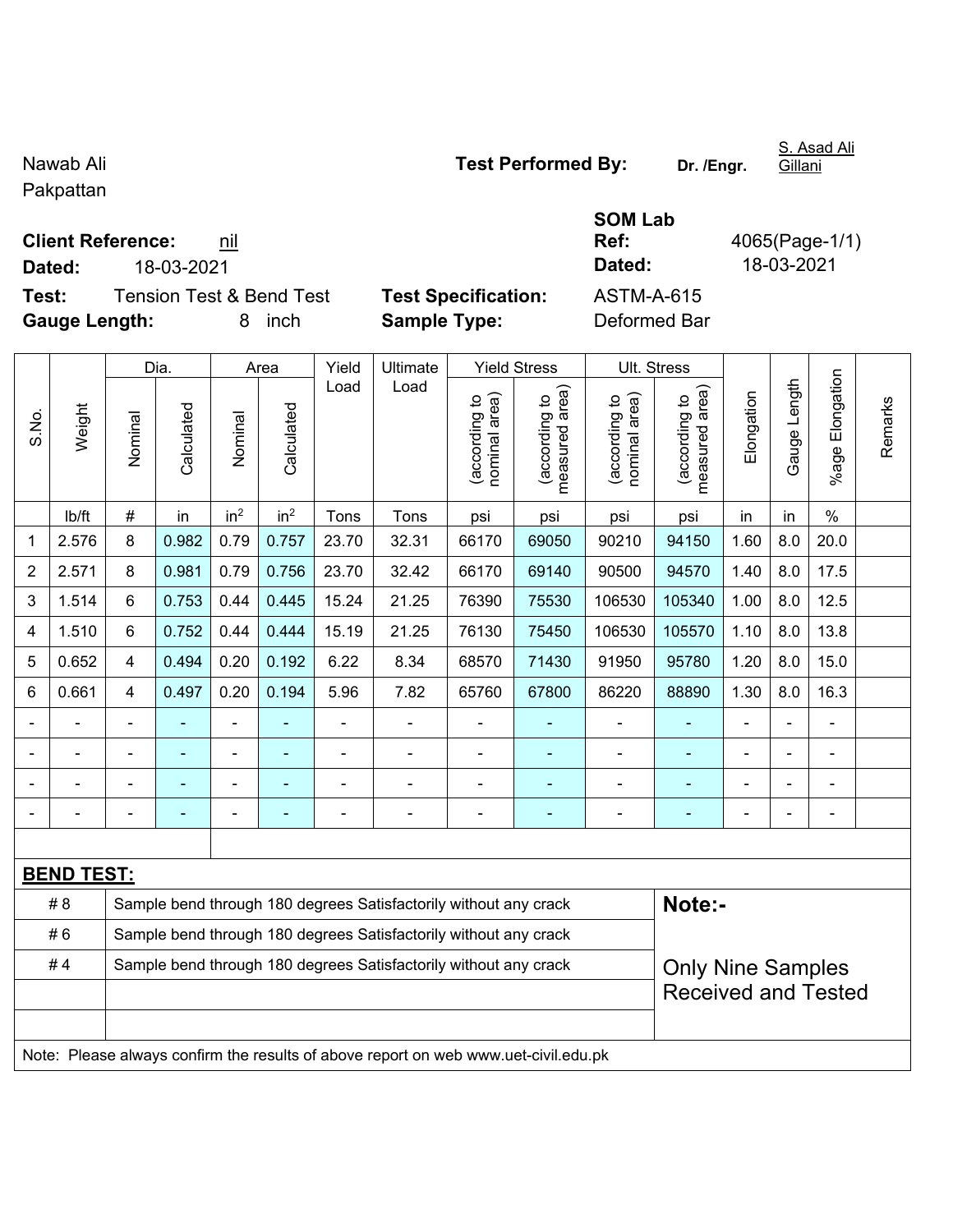Maj Adnan khalid<sup>®</sup> **Test Performed By:** Dr. /Engr.

S. Asad Ali Gillani

Dy Dir MTL, Infra Dev Works of DHA Ph -IX (Pkg-8) - (M/S MAAKSONS)

| <b>Client Reference:</b> | 408/241/E/Lab/51/13474    |                            | Ref:       | 4066(Page-1/ |
|--------------------------|---------------------------|----------------------------|------------|--------------|
| Dated:                   | 18-03-2021                |                            | Dated:     | 18-03-2021   |
| Test:                    | Tension Test & Bend Test_ | <b>Test Specification:</b> | ASTM-A-615 |              |

| <b>SOM Lab</b> |                |
|----------------|----------------|
| Ref:           | 4066(Page-1/1) |
| Dated:         | 18-03-2021     |

**Tecification:** ASTM-A-615 **Gauge Length:** 8 inch **Sample Type:** Deformed Bar ( Mughal Steel)

|                |                   |                         | Dia.                     |                 | Area            | Yield          | Ultimate                                                                            |                                | <b>Yield Stress</b>             |                                | Ult. Stress                     |                          |                |                 |         |
|----------------|-------------------|-------------------------|--------------------------|-----------------|-----------------|----------------|-------------------------------------------------------------------------------------|--------------------------------|---------------------------------|--------------------------------|---------------------------------|--------------------------|----------------|-----------------|---------|
| S.No.          | Weight            | Nominal                 | Calculated               | Nominal         | Calculated      | Load           | Load                                                                                | (according to<br>nominal area) | measured area)<br>(according to | nominal area)<br>(according to | (according to<br>measured area) | Elongation               | Gauge Length   | %age Elongation | Remarks |
|                | lb/ft             | $\#$                    | in                       | in <sup>2</sup> | in <sup>2</sup> | Tons           | Tons                                                                                | psi                            | psi                             | psi                            | psi                             | in                       | in             | $\%$            |         |
| 1              | 0.663             | $\overline{\mathbf{4}}$ | 0.498                    | 0.20            | 0.195           | 6.49           | 9.12                                                                                | 71610                          | 73440                           | 100610                         | 103190                          | 1.00                     | 8.0            | 12.5            |         |
| $\overline{2}$ | 0.662             | $\overline{4}$          | 0.498                    | 0.20            | 0.195           | 6.54           | 9.12                                                                                | 72170                          | 74020                           | 100610                         | 103190                          | 1.10                     | 8.0            | 13.8            |         |
|                |                   |                         |                          | ä,              |                 |                | $\blacksquare$                                                                      |                                |                                 | ä,                             |                                 |                          |                |                 |         |
|                |                   | $\blacksquare$          | -                        | $\blacksquare$  |                 | $\blacksquare$ | $\overline{\phantom{a}}$                                                            | $\blacksquare$                 |                                 | $\blacksquare$                 |                                 | ٠                        |                | $\blacksquare$  |         |
| $\blacksquare$ |                   | $\blacksquare$          | $\overline{\phantom{0}}$ | $\overline{a}$  |                 | $\blacksquare$ | $\overline{\phantom{a}}$                                                            | $\overline{a}$                 | $\overline{\phantom{a}}$        | $\overline{a}$                 | $\overline{\phantom{0}}$        | ٠                        | $\blacksquare$ | $\blacksquare$  |         |
| $\blacksquare$ |                   | $\blacksquare$          | ä,                       | ÷               |                 | $\blacksquare$ | $\blacksquare$                                                                      | $\blacksquare$                 | $\overline{\phantom{a}}$        | $\blacksquare$                 | $\overline{\phantom{0}}$        | $\overline{\phantom{0}}$ | $\blacksquare$ | $\blacksquare$  |         |
| $\blacksquare$ |                   | $\blacksquare$          | ٠                        | $\blacksquare$  | $\overline{a}$  | $\blacksquare$ | $\blacksquare$                                                                      | $\blacksquare$                 | $\blacksquare$                  | $\blacksquare$                 | $\blacksquare$                  | $\blacksquare$           | $\blacksquare$ | $\blacksquare$  |         |
|                |                   | $\blacksquare$          | $\blacksquare$           | $\blacksquare$  |                 | $\blacksquare$ | $\blacksquare$                                                                      |                                |                                 | $\blacksquare$                 |                                 |                          |                | $\blacksquare$  |         |
|                |                   |                         |                          |                 |                 |                |                                                                                     |                                |                                 |                                |                                 |                          |                | $\sim$          |         |
|                |                   | $\blacksquare$          |                          |                 |                 |                | $\blacksquare$                                                                      | $\blacksquare$                 |                                 | ٠                              |                                 |                          |                | $\blacksquare$  |         |
|                |                   |                         |                          |                 |                 |                |                                                                                     |                                |                                 |                                |                                 |                          |                |                 |         |
|                | <b>BEND TEST:</b> |                         |                          |                 |                 |                |                                                                                     |                                |                                 |                                |                                 |                          |                |                 |         |
|                | #4                |                         |                          |                 |                 |                | Sample bend through 180 degrees Satisfactorily without any crack                    |                                |                                 |                                | Note:-                          |                          |                |                 |         |
|                |                   |                         |                          |                 |                 |                |                                                                                     |                                |                                 |                                |                                 |                          |                |                 |         |
|                |                   |                         |                          |                 |                 |                |                                                                                     |                                |                                 |                                | <b>Only Three Samples</b>       |                          |                |                 |         |
|                |                   |                         |                          |                 |                 |                |                                                                                     |                                |                                 |                                | <b>Received and Tested</b>      |                          |                |                 |         |
|                |                   |                         |                          |                 |                 |                |                                                                                     |                                |                                 |                                |                                 |                          |                |                 |         |
|                |                   |                         |                          |                 |                 |                | Note: Please always confirm the results of above report on web www.uet-civil.edu.pk |                                |                                 |                                |                                 |                          |                |                 |         |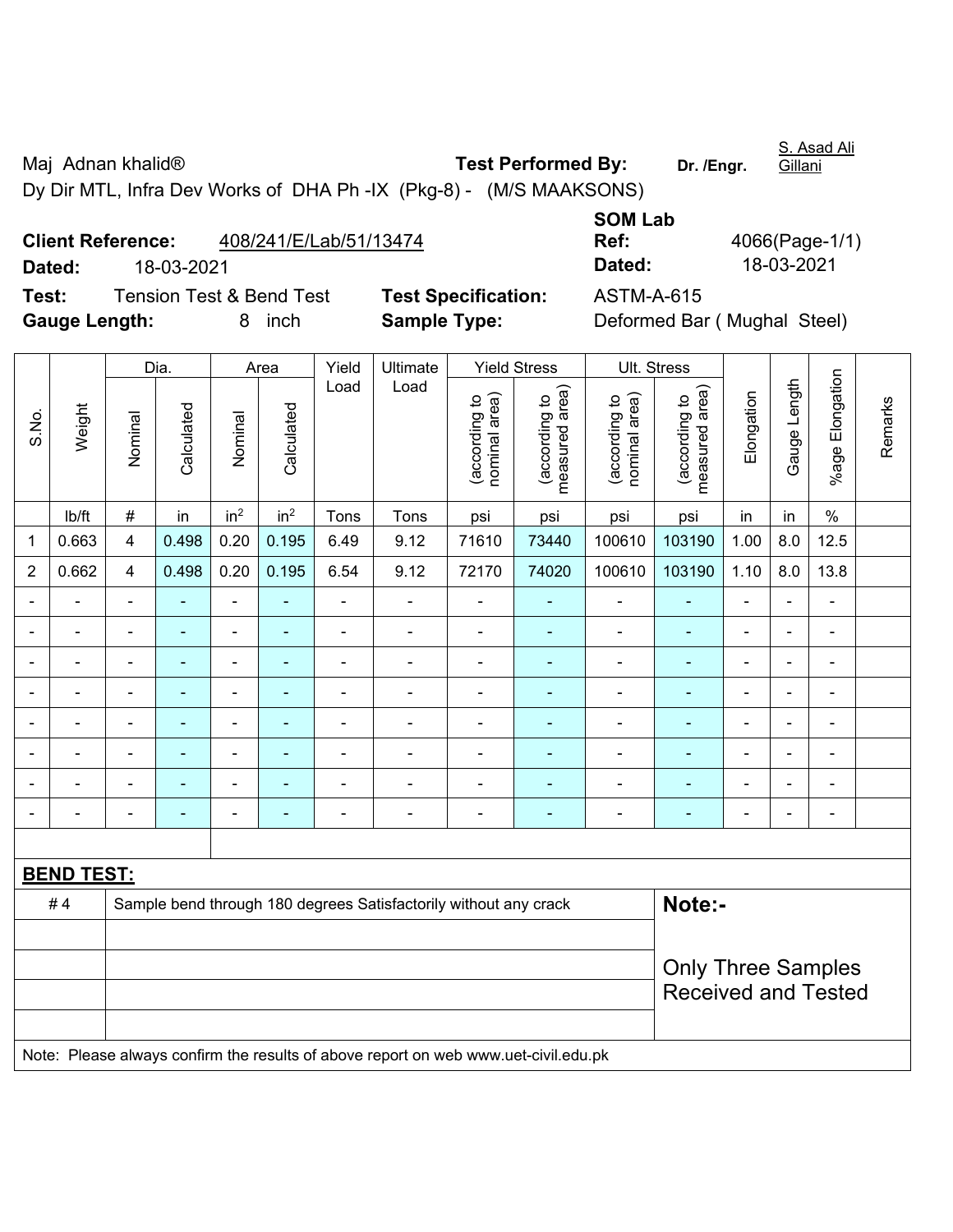Project Manager **Test Performed By:** Dr. /Engr.

S. Asad Ali Gillani

Q-Links Property Management Pvt. Ltd

|        | <b>SOM Lab</b> |                |
|--------|----------------|----------------|
|        | Ref:           | 4067(Page-1/2) |
|        | Dated:         | 18-03-2021     |
| ation: | ASTM-A-615     |                |

**Client Reference:** QL-BO-BH2-2021-015 **Dated:** 18-03-2021 **Dated:** 18-03-2021 **Test:** Tension Test **Test Specifica Gauge Length:** 8 inch **Sample Type:** Deformed Bar

|       |                                                                                     |                         | Dia.                   |                              | Area            | Yield          | Ultimate       |                                | <b>Yield Stress</b>             | Ult. Stress                    |                                 |                          |                |                 |         |
|-------|-------------------------------------------------------------------------------------|-------------------------|------------------------|------------------------------|-----------------|----------------|----------------|--------------------------------|---------------------------------|--------------------------------|---------------------------------|--------------------------|----------------|-----------------|---------|
| S.No. | Weight                                                                              | Nominal                 | Calculated             | Nominal                      | Calculated      | Load           | Load           | (according to<br>nominal area) | (according to<br>measured area) | (according to<br>nominal area) | measured area)<br>(according to | Elongation               | Gauge Length   | %age Elongation | Remarks |
|       | lb/ft                                                                               | $\#$                    | in                     | in <sup>2</sup>              | in <sup>2</sup> | Tons           | Tons           | psi                            | psi                             | psi                            | psi                             | in                       | in             | $\%$            |         |
| 1     | 0.685                                                                               | $\overline{\mathbf{4}}$ | 0.506                  | 0.20                         | 0.201           | 6.39           | 9.30           | 70480                          | 70130                           | 102520                         | 102010                          | 1.40                     | 8.0            | 17.5            |         |
|       |                                                                                     | $\blacksquare$          | ÷,                     | $\blacksquare$               | ä,              | ÷,             | $\blacksquare$ | ÷,                             | Ξ                               | $\blacksquare$                 | ÷,                              |                          | ä,             | $\blacksquare$  |         |
|       |                                                                                     |                         |                        | $\blacksquare$               |                 | $\blacksquare$ |                | $\blacksquare$                 | $\blacksquare$                  | $\blacksquare$                 | $\blacksquare$                  |                          |                | $\blacksquare$  |         |
|       |                                                                                     |                         |                        | $\blacksquare$               |                 |                |                |                                |                                 | ä,                             |                                 | ä,                       | Ē,             | ÷               |         |
|       |                                                                                     | $\blacksquare$          | $\blacksquare$         | $\overline{\phantom{0}}$     | ٠               | $\blacksquare$ | $\blacksquare$ | $\blacksquare$                 | ۰                               | $\blacksquare$                 | $\overline{\phantom{0}}$        | -                        | ÷              | $\blacksquare$  |         |
|       | $\blacksquare$                                                                      | $\blacksquare$          | $\blacksquare$         | $\blacksquare$               | $\blacksquare$  | L,             | ÷              | L,                             | ÷                               | $\blacksquare$                 | ٠                               | $\overline{\phantom{a}}$ | ÷,             | $\blacksquare$  |         |
|       | $\blacksquare$                                                                      | $\blacksquare$          | ٠                      | $\qquad \qquad \blacksquare$ | $\blacksquare$  | $\blacksquare$ | $\blacksquare$ | $\blacksquare$                 | ۰                               | $\blacksquare$                 | $\blacksquare$                  | $\blacksquare$           | ÷              | $\blacksquare$  |         |
|       | $\blacksquare$                                                                      | $\blacksquare$          | $\blacksquare$         | $\blacksquare$               | $\blacksquare$  | $\blacksquare$ | $\blacksquare$ | $\blacksquare$                 | ÷                               | $\blacksquare$                 | $\blacksquare$                  | L,                       | ÷,             | $\blacksquare$  |         |
|       |                                                                                     |                         | ۰                      | $\blacksquare$               | $\blacksquare$  | L,             | $\blacksquare$ | $\blacksquare$                 | ۰                               | $\blacksquare$                 | $\blacksquare$                  |                          |                | ÷               |         |
|       |                                                                                     |                         |                        | ۰                            |                 |                |                | Ē,                             | ÷                               |                                | $\blacksquare$                  | ä,                       | $\blacksquare$ | $\overline{a}$  |         |
|       |                                                                                     |                         |                        |                              |                 |                |                |                                |                                 |                                |                                 |                          |                |                 |         |
|       | <b>BEND TEST:</b>                                                                   |                         |                        |                              |                 |                |                |                                |                                 |                                |                                 |                          |                |                 |         |
|       | --                                                                                  |                         | No Bend test performed |                              |                 |                |                |                                |                                 |                                | Note:-                          |                          |                |                 |         |
|       |                                                                                     |                         |                        |                              |                 |                |                |                                |                                 |                                |                                 |                          |                |                 |         |
|       |                                                                                     | <b>Only One Sample</b>  |                        |                              |                 |                |                |                                |                                 |                                |                                 |                          |                |                 |         |
|       |                                                                                     |                         |                        |                              |                 |                |                |                                |                                 |                                | <b>Received and Tested</b>      |                          |                |                 |         |
|       | Note: Please always confirm the results of above report on web www.uet-civil.edu.pk |                         |                        |                              |                 |                |                |                                |                                 |                                |                                 |                          |                |                 |         |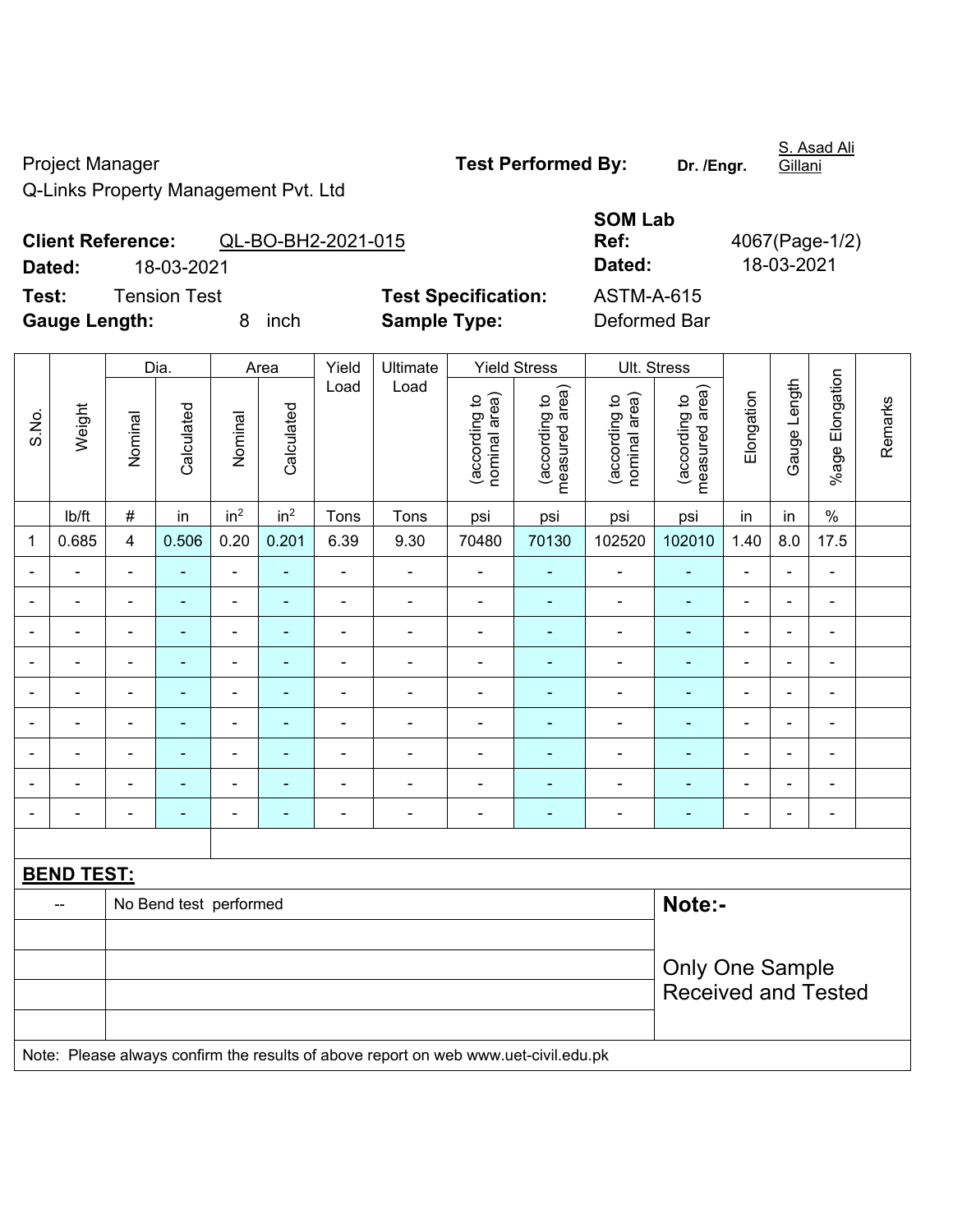Project Manager **Test Performed By:** Dr. /Engr.

S. Asad Ali Gillani

Q-Links Property Management Pvt. Ltd

**Client Reference:** QL-BO-BH2-LTR-013

## **SOM Lab Ref:** 4067(Page-2/2) **Dated:** 13-03-2021 **Dated:** 18-03-2021

**Test:** Tension Test **Test Specification:** ASTM-A-615 **Gauge Length:** 8 inch **Sample Type:** Deformed Bar

|                |                                                                                     |                | Dia.                   |                 | Area                     | Yield          | Ultimate                 |                                | <b>Yield Stress</b>             |                                | Ult. Stress                     |                          |                |                 |         |
|----------------|-------------------------------------------------------------------------------------|----------------|------------------------|-----------------|--------------------------|----------------|--------------------------|--------------------------------|---------------------------------|--------------------------------|---------------------------------|--------------------------|----------------|-----------------|---------|
| S.No.          | Weight                                                                              | Nominal        | Calculated             | Nominal         | Calculated               | Load           | Load                     | (according to<br>nominal area) | measured area)<br>(according to | nominal area)<br>(according to | (according to<br>measured area) | Elongation               | Gauge Length   | %age Elongation | Remarks |
|                | Ib/ft                                                                               | $\#$           | in                     | in <sup>2</sup> | in <sup>2</sup>          | Tons           | Tons                     | psi                            | psi                             | psi                            | psi                             | in                       | in             | $\%$            |         |
| $\mathbf{1}$   | 2.615                                                                               | 8              | 0.989                  | 0.79            | 0.768                    | 27.83          | 35.55                    | 77690                          | 79920                           | 99230                          | 102080                          | 1.40                     | 8.0            | 17.5            |         |
| $\overline{2}$ | 1.507                                                                               | $6\phantom{1}$ | 0.751                  | 0.44            | 0.443                    | 15.34          | 18.35                    | 76900                          | 76380                           | 91970                          | 91350                           | 1.20                     | 8.0            | 15.0            |         |
| $\blacksquare$ |                                                                                     | $\blacksquare$ | $\blacksquare$         | ä,              | $\blacksquare$           | $\blacksquare$ | $\overline{\phantom{a}}$ | ä,                             |                                 | ÷                              | $\blacksquare$                  | $\overline{a}$           | $\blacksquare$ | $\blacksquare$  |         |
| $\overline{a}$ |                                                                                     | $\overline{a}$ | $\blacksquare$         | ÷,              | $\overline{a}$           | $\blacksquare$ | $\frac{1}{2}$            | $\blacksquare$                 | $\overline{\phantom{a}}$        | $\blacksquare$                 | $\overline{\phantom{0}}$        | ÷                        | $\blacksquare$ | ÷,              |         |
| $\blacksquare$ |                                                                                     | $\blacksquare$ | $\blacksquare$         | ÷               | $\overline{a}$           | $\blacksquare$ | $\frac{1}{2}$            | $\blacksquare$                 | $\sim$                          | $\overline{\phantom{a}}$       | ٠                               | $\blacksquare$           | $\blacksquare$ | $\blacksquare$  |         |
| $\blacksquare$ | ٠                                                                                   | $\blacksquare$ | $\blacksquare$         | ÷               | $\overline{a}$           | $\blacksquare$ | ÷,                       | $\blacksquare$                 | $\overline{\phantom{a}}$        | ÷                              | $\overline{\phantom{0}}$        | $\blacksquare$           | ٠              | $\blacksquare$  |         |
|                |                                                                                     | $\blacksquare$ | ä,                     | $\blacksquare$  |                          | $\blacksquare$ | $\blacksquare$           | ä,                             | $\blacksquare$                  | $\blacksquare$                 | $\blacksquare$                  | $\overline{a}$           | $\blacksquare$ | $\blacksquare$  |         |
|                |                                                                                     | $\blacksquare$ | ۳                      | $\blacksquare$  |                          |                | ä,                       |                                |                                 |                                |                                 | $\blacksquare$           |                | $\blacksquare$  |         |
|                |                                                                                     |                |                        |                 |                          |                | $\blacksquare$           |                                |                                 |                                |                                 |                          |                |                 |         |
| $\blacksquare$ |                                                                                     | $\blacksquare$ | ٠                      | ۰               | $\overline{\phantom{a}}$ | $\blacksquare$ | $\overline{\phantom{a}}$ | $\overline{a}$                 | $\overline{\phantom{a}}$        | $\overline{a}$                 | $\overline{\phantom{0}}$        | $\overline{\phantom{0}}$ | $\blacksquare$ | $\blacksquare$  |         |
|                |                                                                                     |                |                        |                 |                          |                |                          |                                |                                 |                                |                                 |                          |                |                 |         |
|                | <b>BEND TEST:</b>                                                                   |                |                        |                 |                          |                |                          |                                |                                 |                                |                                 |                          |                |                 |         |
|                | $\overline{a}$                                                                      |                | No Bend test performed |                 |                          |                |                          |                                |                                 |                                | Note:-                          |                          |                |                 |         |
|                |                                                                                     |                |                        |                 |                          |                |                          |                                |                                 |                                |                                 |                          |                |                 |         |
|                |                                                                                     |                |                        |                 |                          |                |                          |                                |                                 |                                | <b>Only Two Samples</b>         |                          |                |                 |         |
|                |                                                                                     |                |                        |                 |                          |                |                          |                                |                                 |                                | <b>Received and Tested</b>      |                          |                |                 |         |
|                |                                                                                     |                |                        |                 |                          |                |                          |                                |                                 |                                |                                 |                          |                |                 |         |
|                | Note: Please always confirm the results of above report on web www.uet-civil.edu.pk |                |                        |                 |                          |                |                          |                                |                                 |                                |                                 |                          |                |                 |         |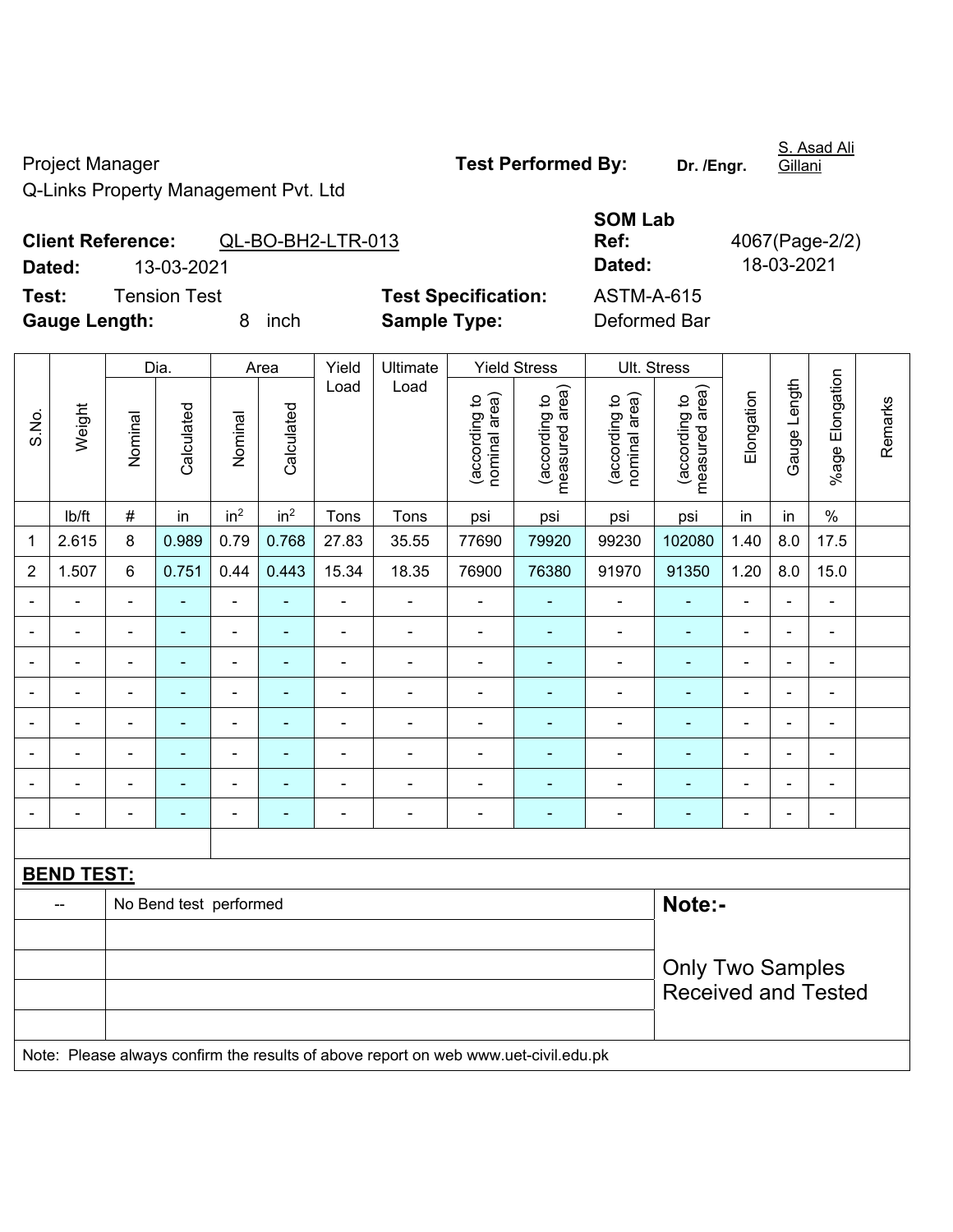Qaisar Zulfiqar **Test Performed By:** Dr. /Engr. **S. Asad Ali Gillani** Caisar Zulfiqar XEN. GE (Army) - II, Okara

**Client Reference:** 6000/SM/3/E-6

**Test:** Tension Test & Bend Test **Test Specification:** ASTM-A-615 **Guage Length:** 8 inch **Sample Type:** Deformed Bar

**SOM Lab Ref:**  4069(Page- $2/2)$ **Dated:** 13-03-2021 **Dated:** 18-03-2021

|                |                   |                | Dia.           |                              | Area            | Yield          | Ult. Stress                                                                         |                                |                                 |                                |                                             |                                                        |                |                       |         |  |
|----------------|-------------------|----------------|----------------|------------------------------|-----------------|----------------|-------------------------------------------------------------------------------------|--------------------------------|---------------------------------|--------------------------------|---------------------------------------------|--------------------------------------------------------|----------------|-----------------------|---------|--|
| S.No.          | Weight            | Nominal        | Calculated     | Nominal                      | Calculated      | Load           | Load                                                                                | nominal area)<br>(according to | measured area)<br>(according to | (according to<br>nominal area) | (according to<br>neasured area)<br>measured | Elongation                                             | Gauge Length   | Elongation<br>$%$ age | Remarks |  |
|                | lb/ft             | $\#$           | in             | in <sup>2</sup>              | in <sup>2</sup> | Tons           | Tons                                                                                | psi                            | psi                             | psi                            | psi                                         | in                                                     | in             | $\%$                  |         |  |
| $\mathbf 1$    | 1.497             | $6\phantom{1}$ | 0.748          | 0.44                         | 0.440           | 15.67          | 19.59                                                                               | 78530                          | 78530                           | 98210                          | 98210                                       | 1.20                                                   | 8.0            | 15.0                  |         |  |
| $\overline{2}$ | 0.658             | $\overline{4}$ | 0.496          | 0.20                         | 0.193           | 7.43           | 9.17                                                                                | 81950                          | 84920                           | 101170                         | 104840                                      | 1.10                                                   | 8.0            | 13.8                  |         |  |
|                |                   | ä,             | ÷              | ÷,                           | $\blacksquare$  | ä,             | ÷                                                                                   |                                |                                 | $\blacksquare$                 |                                             | ä,                                                     |                |                       |         |  |
|                |                   |                | ۰              | $\blacksquare$               |                 | $\blacksquare$ | $\overline{a}$                                                                      | $\blacksquare$                 |                                 | $\blacksquare$                 | ٠                                           | L.                                                     |                |                       |         |  |
|                |                   | $\blacksquare$ | $\blacksquare$ | $\blacksquare$               |                 | $\blacksquare$ | $\blacksquare$                                                                      | $\blacksquare$                 |                                 | $\blacksquare$                 | ۰                                           | $\blacksquare$                                         | $\blacksquare$ |                       |         |  |
|                |                   | $\blacksquare$ | ÷              | $\overline{\phantom{a}}$     | $\overline{a}$  | $\overline{a}$ | ÷                                                                                   |                                | ۰                               | $\blacksquare$                 | $\overline{\phantom{0}}$                    | -                                                      | $\blacksquare$ | $\blacksquare$        |         |  |
|                |                   | $\blacksquare$ | $\blacksquare$ | $\overline{\phantom{a}}$     | $\blacksquare$  | $\blacksquare$ | ÷                                                                                   | $\blacksquare$                 | ٠                               | $\blacksquare$                 | $\blacksquare$                              | $\blacksquare$                                         | $\blacksquare$ | $\blacksquare$        |         |  |
|                |                   | $\blacksquare$ | ÷              | $\qquad \qquad \blacksquare$ | ٠               | $\overline{a}$ | $\blacksquare$                                                                      |                                |                                 | $\blacksquare$                 | ۰                                           | ä,                                                     | $\blacksquare$ | $\blacksquare$        |         |  |
|                |                   |                |                |                              |                 |                |                                                                                     |                                |                                 |                                |                                             |                                                        |                |                       |         |  |
|                |                   | $\blacksquare$ |                |                              | ٠               | $\blacksquare$ | ÷                                                                                   |                                | ٠                               | $\blacksquare$                 | ۰                                           | ä,                                                     | $\blacksquare$ | $\blacksquare$        |         |  |
|                |                   |                |                |                              |                 |                |                                                                                     |                                |                                 |                                |                                             |                                                        |                |                       |         |  |
|                | <b>BEND TEST:</b> |                |                |                              |                 |                |                                                                                     |                                |                                 |                                |                                             |                                                        |                |                       |         |  |
|                | #6                |                |                |                              |                 |                | Sample bend through 180 degrees Satisfactorily without any crack                    |                                |                                 |                                | Note:-                                      |                                                        |                |                       |         |  |
|                | #4                |                |                |                              |                 |                | Sample bend through 180 degrees Satisfactorily without any crack                    |                                |                                 |                                |                                             |                                                        |                |                       |         |  |
|                |                   |                |                |                              |                 |                |                                                                                     |                                |                                 |                                |                                             | <b>Only Four Samples</b><br><b>Received and Tested</b> |                |                       |         |  |
|                |                   |                |                |                              |                 |                | Note: Please always confirm the results of above report on web www.uet-civil.edu.pk |                                |                                 |                                |                                             |                                                        |                |                       |         |  |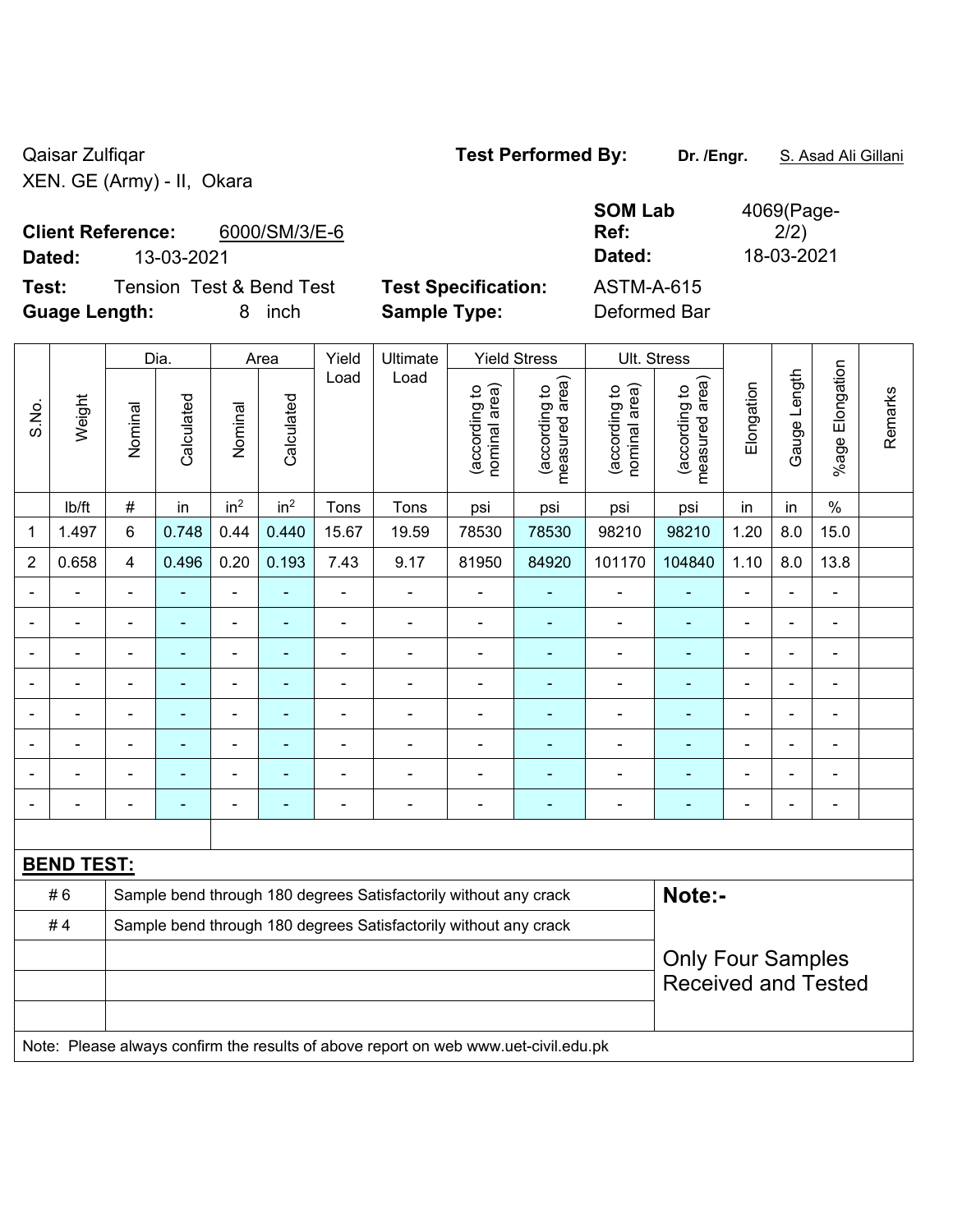Qaisar Zulfiqar **Test Performed By:** Dr. /Engr. **S. Asad Ali Gillani** Caisar Zulfiqar XEN. GE (Army) - II, Okara

# **Client Reference:** 6000/SM/3/E-6

**Test:** Tension Test & Bend Test **Test Specification:** ASTM-A-615 **Guage Length:** 8 inch **Sample Type:** Deformed Bar

**SOM Lab Ref:**  4069(Page- $1/2)$ **Dated:** 15-03-2021 **Dated:** 18-03-2021

|                |                   |                | Dia.           |                 | Area            | Yield          | Ultimate                                                                            |                                | <b>Yield Stress</b>             |                                | Ult. Stress                     |                |                |                 |         |
|----------------|-------------------|----------------|----------------|-----------------|-----------------|----------------|-------------------------------------------------------------------------------------|--------------------------------|---------------------------------|--------------------------------|---------------------------------|----------------|----------------|-----------------|---------|
| S.No.          | Weight            | Nominal        | Calculated     | Nominal         | Calculated      | Load           | Load                                                                                | nominal area)<br>(according to | measured area)<br>(according to | (according to<br>nominal area) | (according to<br>measured area) | Elongation     | Gauge Length   | %age Elongation | Remarks |
|                | lb/ft             | $\#$           | in             | in <sup>2</sup> | in <sup>2</sup> | Tons           | Tons                                                                                | psi                            | psi                             | psi                            | psi                             | in             | in             | $\%$            |         |
| 1              | 1.503             | 6              | 0.750          | 0.44            | 0.442           | 15.80          | 19.69                                                                               | 79200                          | 78840                           | 98720                          | 98270                           | 1.10           | 8.0            | 13.8            |         |
| $\overline{2}$ | 0.659             | $\overline{4}$ | 0.497          | 0.20            | 0.194           | 7.67           | 9.43                                                                                | 84530                          | 87150                           | 103980                         | 107190                          | 1.00           | 8.0            | 12.5            |         |
|                |                   |                |                | ä,              |                 |                |                                                                                     |                                |                                 |                                |                                 |                |                |                 |         |
|                |                   | $\blacksquare$ | $\blacksquare$ | ÷               | $\blacksquare$  | Ē,             | Ē,                                                                                  | $\blacksquare$                 | $\blacksquare$                  | $\blacksquare$                 | $\blacksquare$                  | $\blacksquare$ | $\blacksquare$ | $\blacksquare$  |         |
|                | $\blacksquare$    | $\blacksquare$ | $\blacksquare$ | ÷,              | ٠               | $\blacksquare$ | $\blacksquare$                                                                      | $\blacksquare$                 | $\blacksquare$                  | $\overline{\phantom{a}}$       | $\blacksquare$                  | $\blacksquare$ | $\blacksquare$ | $\blacksquare$  |         |
|                | ÷                 | ä,             | ٠              | ÷,              |                 | $\blacksquare$ | Ē,                                                                                  | $\blacksquare$                 | $\blacksquare$                  | $\blacksquare$                 | ٠                               | $\blacksquare$ | $\blacksquare$ | $\blacksquare$  |         |
|                | $\blacksquare$    |                | $\blacksquare$ | ÷,              |                 | L,             | ä,                                                                                  | $\blacksquare$                 | ۰                               | $\blacksquare$                 | ÷,                              | $\blacksquare$ |                | $\blacksquare$  |         |
|                |                   |                | ۳              | ÷               |                 | $\blacksquare$ |                                                                                     |                                |                                 | $\blacksquare$                 | L.                              |                |                |                 |         |
|                |                   |                |                |                 |                 |                |                                                                                     |                                |                                 |                                |                                 |                |                |                 |         |
|                | $\blacksquare$    |                | -              | ÷               |                 | $\blacksquare$ | $\overline{\phantom{0}}$                                                            | $\blacksquare$                 | ۰                               | $\blacksquare$                 | ۰                               | $\blacksquare$ | $\blacksquare$ | $\blacksquare$  |         |
|                |                   |                |                |                 |                 |                |                                                                                     |                                |                                 |                                |                                 |                |                |                 |         |
|                | <b>BEND TEST:</b> |                |                |                 |                 |                |                                                                                     |                                |                                 |                                |                                 |                |                |                 |         |
|                | #6                |                |                |                 |                 |                | Sample bend through 180 degrees Satisfactorily without any crack                    |                                |                                 |                                | Note:-                          |                |                |                 |         |
|                | #4                |                |                |                 |                 |                | Sample bend through 180 degrees Satisfactorily without any crack                    |                                |                                 |                                |                                 |                |                |                 |         |
|                |                   |                |                |                 |                 |                |                                                                                     |                                |                                 |                                | <b>Only Four Samples</b>        |                |                |                 |         |
|                |                   |                |                |                 |                 |                |                                                                                     |                                |                                 |                                | <b>Received and Tested</b>      |                |                |                 |         |
|                |                   |                |                |                 |                 |                |                                                                                     |                                |                                 |                                |                                 |                |                |                 |         |
|                |                   |                |                |                 |                 |                | Note: Please always confirm the results of above report on web www.uet-civil.edu.pk |                                |                                 |                                |                                 |                |                |                 |         |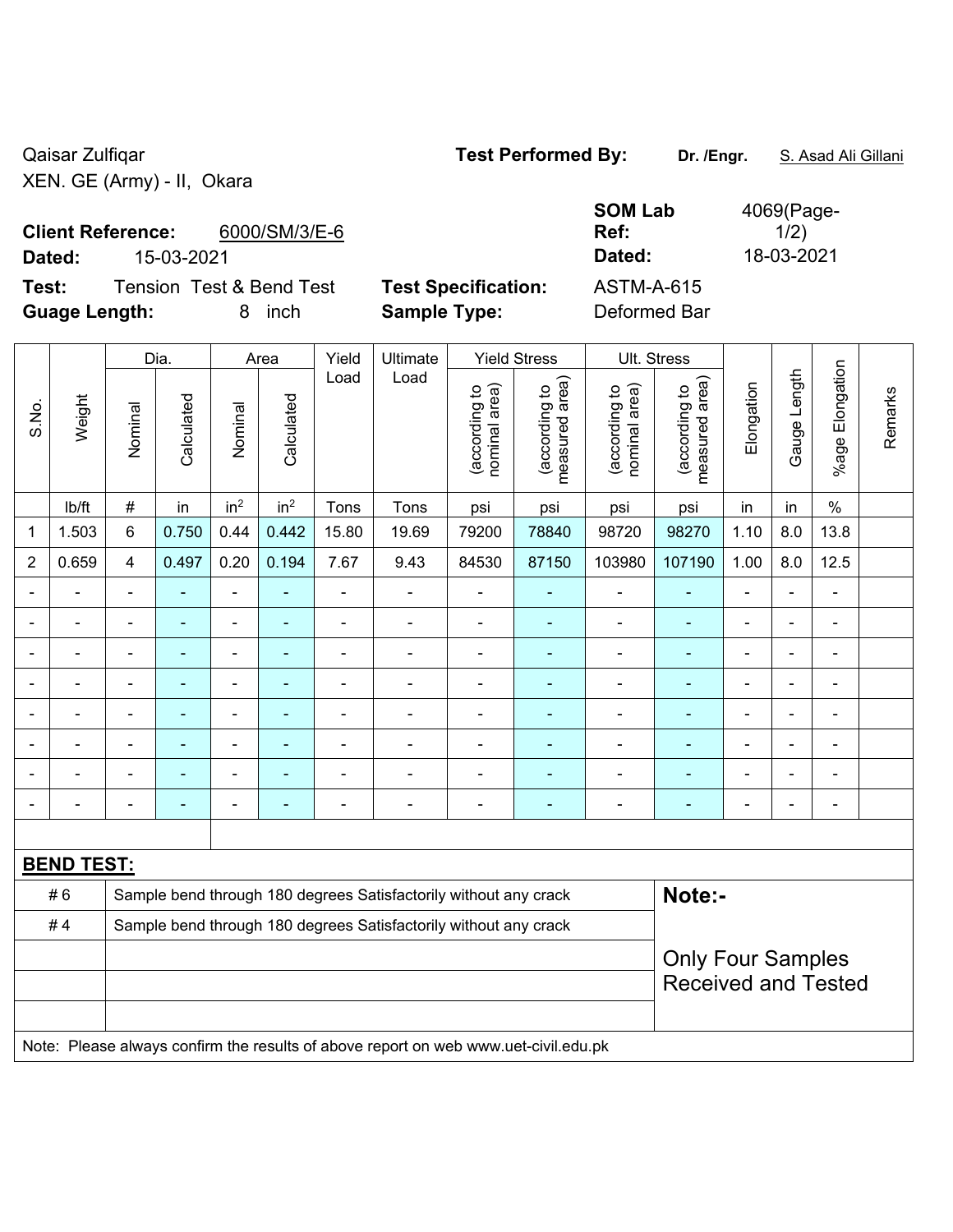Syed Omer Shah **Test Performed By:** Dr. /Engr. **SAsad Ali Gillani** Syed Omer Shah

36 - D, Judicaial Colony, Phase II, Lahore

## **Client Reference:** 4070-

**Dated:** 18-03-2021 **Dated:** 18-03-2021

**Test:** Tension Test & Bend Test **Test Specification: Gauge Length:** 8 inch **Sample Type:** Deformed Bar

| <b>SOM Lab</b>    |                |
|-------------------|----------------|
| Ref:              | 4070(Page-1/1) |
| Dated:            | 18-03-2021     |
| <b>ASTM-A-615</b> |                |
| Deformed Rar      |                |

|                |                   |                | Dia.                   |                          | Area            | Yield          | Ultimate                                                                            |                                | <b>Yield Stress</b>             |                                | Ult. Stress                     |                          |                |                          |         |
|----------------|-------------------|----------------|------------------------|--------------------------|-----------------|----------------|-------------------------------------------------------------------------------------|--------------------------------|---------------------------------|--------------------------------|---------------------------------|--------------------------|----------------|--------------------------|---------|
| S.No.          | Weight            | Nominal        | Calculated             | Nominal                  | Calculated      | Load           | Load                                                                                | nominal area)<br>(according to | measured area)<br>(according to | (according to<br>nominal area) | (according to<br>measured area) | Elongation               | Gauge Length   | %age Elongation          | Remarks |
|                | lb/ft             | #              | in                     | in <sup>2</sup>          | in <sup>2</sup> | Tons           | Tons                                                                                | psi                            | psi                             | psi                            | psi                             | in                       | in             | $\%$                     |         |
| $\mathbf{1}$   | 1.505             | 6              | 0.750                  | 0.44                     | 0.442           | 15.55          | 19.54                                                                               | 77920                          | 77570                           | 97950                          | 97510                           | 1.20                     | 8.0            | 15.0                     |         |
| $\blacksquare$ | ÷,                | $\blacksquare$ | ÷,                     | $\blacksquare$           | $\blacksquare$  | $\blacksquare$ | $\blacksquare$                                                                      | $\blacksquare$                 | $\blacksquare$                  | $\blacksquare$                 | $\blacksquare$                  | $\blacksquare$           | ÷.             | $\blacksquare$           |         |
| ä,             | $\blacksquare$    | $\blacksquare$ | ÷,                     | $\blacksquare$           | $\blacksquare$  | ä,             | ÷                                                                                   | $\blacksquare$                 | ä,                              | $\blacksquare$                 | $\blacksquare$                  | $\blacksquare$           | $\blacksquare$ | $\blacksquare$           |         |
| $\blacksquare$ | ÷.                | $\blacksquare$ | $\blacksquare$         | $\blacksquare$           | ÷               | $\blacksquare$ | ÷                                                                                   | ÷,                             | ٠                               | ÷                              | $\blacksquare$                  | $\blacksquare$           |                | $\overline{\phantom{0}}$ |         |
|                | $\blacksquare$    | $\blacksquare$ |                        | ٠                        |                 |                | $\blacksquare$                                                                      | $\overline{\phantom{a}}$       | $\blacksquare$                  | $\blacksquare$                 | $\blacksquare$                  | $\sim$                   |                | ۳                        |         |
|                | ÷                 |                |                        | $\overline{\phantom{a}}$ |                 |                |                                                                                     | Ē,                             | ÷                               |                                |                                 |                          |                | ÷                        |         |
| $\blacksquare$ | ۰                 | $\blacksquare$ | ٠                      | $\overline{\phantom{a}}$ | $\blacksquare$  | $\blacksquare$ | $\blacksquare$                                                                      | $\blacksquare$                 | $\blacksquare$                  | ۰                              | -                               | $\blacksquare$           | $\blacksquare$ | ۰                        |         |
| $\blacksquare$ | $\blacksquare$    | $\blacksquare$ | $\blacksquare$         | $\blacksquare$           | $\blacksquare$  | $\blacksquare$ | $\blacksquare$                                                                      | $\blacksquare$                 | $\blacksquare$                  | $\blacksquare$                 | $\blacksquare$                  | $\blacksquare$           | $\blacksquare$ | $\blacksquare$           |         |
|                | $\frac{1}{2}$     | $\blacksquare$ | $\blacksquare$         | $\blacksquare$           | ÷               | $\blacksquare$ | ÷                                                                                   | ÷,                             | ÷                               | ÷,                             | $\blacksquare$                  | $\blacksquare$           |                | $\blacksquare$           |         |
| $\blacksquare$ | $\overline{a}$    | $\blacksquare$ | $\blacksquare$         | $\overline{\phantom{a}}$ | $\blacksquare$  | $\overline{a}$ | $\blacksquare$                                                                      | $\overline{\phantom{a}}$       | ٠                               | $\blacksquare$                 | $\blacksquare$                  | $\overline{\phantom{a}}$ |                | $\overline{\phantom{0}}$ |         |
|                |                   |                |                        |                          |                 |                |                                                                                     |                                |                                 |                                |                                 |                          |                |                          |         |
|                | <b>BEND TEST:</b> |                |                        |                          |                 |                |                                                                                     |                                |                                 |                                |                                 |                          |                |                          |         |
|                | --                |                | No Bend test performed |                          |                 |                |                                                                                     |                                |                                 |                                | Note:-                          |                          |                |                          |         |
|                |                   |                |                        |                          |                 |                |                                                                                     |                                |                                 |                                |                                 |                          |                |                          |         |
|                |                   |                |                        |                          |                 |                |                                                                                     |                                |                                 |                                | <b>Only One Sample</b>          |                          |                |                          |         |
|                |                   |                |                        |                          |                 |                |                                                                                     |                                |                                 |                                | <b>Received and Tested</b>      |                          |                |                          |         |
|                |                   |                |                        |                          |                 |                |                                                                                     |                                |                                 |                                |                                 |                          |                |                          |         |
|                |                   |                |                        |                          |                 |                | Note: Please always confirm the results of above report on web www.uet-civil.edu.pk |                                |                                 |                                |                                 |                          |                |                          |         |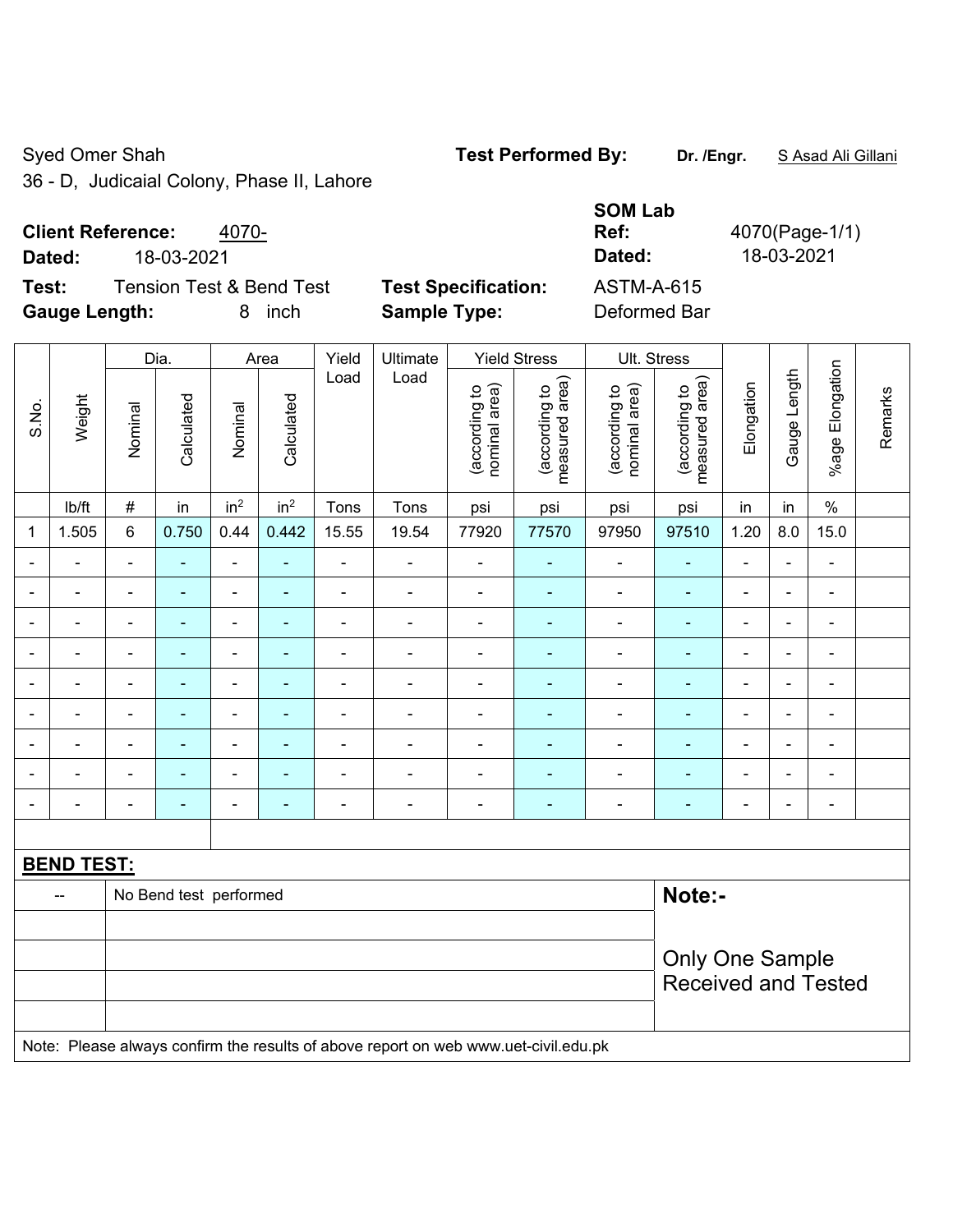Engr. Tajmmal Farooq **Test Performed By: Dr. /Engr.** Nauman Khurram

Resident Engineer, (AZEA) Sargodha Mianwali Road, Mianwali

**Client Reference:** RE/MWI-172 **Dated:** 10-02-2021 **Dated:** 18-03-2021 **Test:** Tension Test & Bend Test **Test Specification:** ASTM-A-615

**Gauge Length:** 8 inch **Sample Type:** Deformed Bar(ST Steel)

**SOM Lab Ref:** 4071 (Page-1/1)

|                |                   |                  | Dia.           |                                                                  | Area            | Yield          | Ultimate                                                                            |                                | <b>Yield Stress</b>             |                                | Ult. Stress                     |                |              |                       |         |
|----------------|-------------------|------------------|----------------|------------------------------------------------------------------|-----------------|----------------|-------------------------------------------------------------------------------------|--------------------------------|---------------------------------|--------------------------------|---------------------------------|----------------|--------------|-----------------------|---------|
| S.No.          | Weight            | Nominal          | Calculated     | Nominal                                                          | Calculated      | Load           | Load                                                                                | (according to<br>nominal area) | (according to<br>measured area) | nominal area)<br>(according to | (according to<br>measured area) | Elongation     | Gauge Length | Elongation<br>$%$ age | Remarks |
|                | lb/ft             | $\#$             | in             | in <sup>2</sup>                                                  | in <sup>2</sup> | Tons           | Tons                                                                                | psi                            | psi                             | psi                            | psi                             | in             | in           | $\%$                  |         |
| 1              | 3.454             | $\boldsymbol{9}$ | 1.137          | 1.00                                                             | 1.015           | 30.55          | 44.90                                                                               | 67380                          | 66380                           | 99030                          | 97570                           | 1.30           | 8.0          | 16.3                  |         |
| $\overline{2}$ | 3.465             | 9                | 1.138          | 1.00                                                             | 1.018           | 30.89          | 45.48                                                                               | 68120                          | 66920                           | 100310                         | 98540                           | 1.40           | 8.0          | 17.5                  |         |
| 3              | 1.062             | 5                | 0.630          | 0.31                                                             | 0.312           | 9.65           | 14.19                                                                               | 68680                          | 68240                           | 100950                         | 100300                          | 1.20           | 8.0          | 15.0                  |         |
| 4              | 1.063             | 5                | 0.630          | 0.31                                                             | 0.312           | 9.60           | 14.17                                                                               | 68320                          | 67880                           | 100810                         | 100160                          | 1.30           | 8.0          | 16.3                  |         |
|                | ÷.                | $\blacksquare$   | $\blacksquare$ | ÷,                                                               | ä,              | ÷,             | ä,                                                                                  | ä,                             | $\blacksquare$                  | $\blacksquare$                 | $\blacksquare$                  | $\blacksquare$ |              | $\overline{a}$        |         |
|                | $\blacksquare$    |                  |                |                                                                  |                 | $\blacksquare$ | ÷                                                                                   | $\blacksquare$                 |                                 | ÷,                             |                                 |                |              | ÷                     |         |
|                | $\blacksquare$    |                  | $\blacksquare$ | $\overline{\phantom{0}}$                                         | ۰               |                | $\blacksquare$                                                                      | $\blacksquare$                 | ٠                               | $\blacksquare$                 | ٠                               | $\blacksquare$ |              | ۰                     |         |
|                | $\blacksquare$    | $\blacksquare$   |                | ÷                                                                | ۰               |                | L.                                                                                  | $\blacksquare$                 | ٠                               | $\blacksquare$                 | $\blacksquare$                  | $\blacksquare$ |              | $\blacksquare$        |         |
| $\blacksquare$ | $\blacksquare$    | $\blacksquare$   |                | $\blacksquare$                                                   | ۰               |                | ÷                                                                                   | $\blacksquare$                 | $\blacksquare$                  | Ē,                             | ÷                               | $\blacksquare$ |              | $\blacksquare$        |         |
| $\blacksquare$ | $\blacksquare$    | $\blacksquare$   | $\blacksquare$ | ÷                                                                | $\blacksquare$  | $\blacksquare$ | $\blacksquare$                                                                      | $\blacksquare$                 | ٠                               | $\blacksquare$                 | $\blacksquare$                  | $\blacksquare$ |              | $\blacksquare$        |         |
|                |                   |                  |                |                                                                  |                 |                |                                                                                     |                                |                                 |                                |                                 |                |              |                       |         |
|                | <b>BEND TEST:</b> |                  |                |                                                                  |                 |                |                                                                                     |                                |                                 |                                |                                 |                |              |                       |         |
|                | #8                |                  |                |                                                                  |                 |                | Sample bend through 180 degrees Satisfactorily without any crack                    |                                |                                 |                                | Note:-                          |                |              |                       |         |
|                | # 5               |                  |                | Sample bend through 180 degrees Satisfactorily without any crack |                 |                |                                                                                     |                                |                                 |                                |                                 |                |              |                       |         |
|                |                   |                  |                |                                                                  |                 |                |                                                                                     |                                |                                 |                                | <b>Only Six Samples</b>         |                |              |                       |         |
|                |                   |                  |                |                                                                  |                 |                |                                                                                     |                                |                                 |                                | <b>Received and Tested</b>      |                |              |                       |         |
|                |                   |                  |                |                                                                  |                 |                |                                                                                     |                                |                                 |                                |                                 |                |              |                       |         |
|                |                   |                  |                |                                                                  |                 |                | Note: Please always confirm the results of above report on web www.uet-civil.edu.pk |                                |                                 |                                |                                 |                |              |                       |         |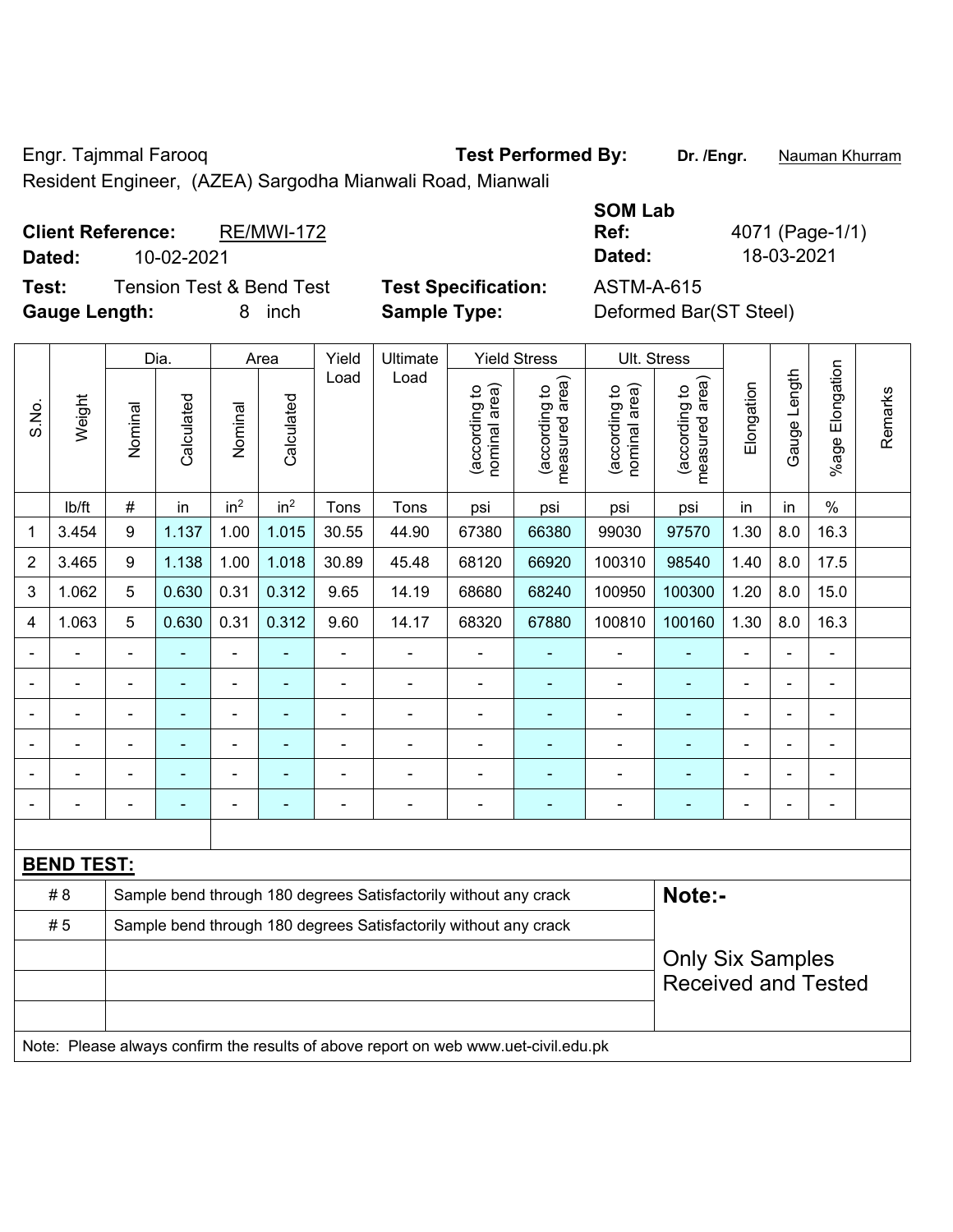Engr. Tajmmal Farooq **Test Performed By: Dr. /Engr.** Nauman Khurram

Resident Engineer, (AZEA) Sargodha Mianwali Road, Mianwali

**Client Reference:** RE/MWI-172 **Dated:** 10-02-2021 **Dated:** 18-03-2021 **Test:** Tension Test & Bend Test **Test Specification:** ASTM-A-615

**Gauge Length:** 8 inch **Sample Type:** Deformed Bar(ST Steel)

**SOM Lab Ref:** 4071 (Page-1/1)

|                |                   |                                                       | Dia.                                                                       |                 | Area            | Yield          | Ultimate                                                                            |                                | <b>Yield Stress</b>             |                                | Ult. Stress                     |                |              |                       |         |
|----------------|-------------------|-------------------------------------------------------|----------------------------------------------------------------------------|-----------------|-----------------|----------------|-------------------------------------------------------------------------------------|--------------------------------|---------------------------------|--------------------------------|---------------------------------|----------------|--------------|-----------------------|---------|
| S.No.          | Weight            | Nominal                                               | Calculated                                                                 | Nominal         | Calculated      | Load           | Load                                                                                | (according to<br>nominal area) | (according to<br>measured area) | nominal area)<br>(according to | (according to<br>measured area) | Elongation     | Gauge Length | Elongation<br>$%$ age | Remarks |
|                | lb/ft             | #                                                     | in                                                                         | in <sup>2</sup> | in <sup>2</sup> | Tons           | Tons                                                                                | psi                            | psi                             | psi                            | psi                             | in             | in           | $\%$                  |         |
| 1              | 3.454             | $\boldsymbol{9}$                                      | 1.137                                                                      | 1.00            | 1.015           | 30.55          | 44.90                                                                               | 67380                          | 66380                           | 99030                          | 97570                           | 1.30           | 8.0          | 16.3                  |         |
| $\overline{2}$ | 3.465             | 9                                                     | 1.138                                                                      | 1.00            | 1.018           | 30.89          | 45.48                                                                               | 68120                          | 66920                           | 100310                         | 98540                           | 1.40           | 8.0          | 17.5                  |         |
| 3              | 1.062             | 5                                                     | 0.630                                                                      | 0.31            | 0.312           | 9.65           | 14.19                                                                               | 68680                          | 68240                           | 100950                         | 100300                          | 1.20           | 8.0          | 15.0                  |         |
| 4              | 1.063             | 5                                                     | 0.630                                                                      | 0.31            | 0.312           | 9.60           | 14.17                                                                               | 68320                          | 67880                           | 100810                         | 100160                          | 1.30           | 8.0          | 16.3                  |         |
|                | ÷                 |                                                       | ÷,                                                                         | $\blacksquare$  |                 | $\blacksquare$ | ÷                                                                                   | ä,                             |                                 | $\blacksquare$                 | $\blacksquare$                  | $\blacksquare$ |              | ä,                    |         |
|                | $\blacksquare$    | $\blacksquare$                                        | ä,                                                                         | ÷,              | ۰               | $\blacksquare$ | ä,                                                                                  | L,                             | ۰                               | $\blacksquare$                 | $\blacksquare$                  | $\overline{a}$ |              | $\blacksquare$        |         |
|                |                   |                                                       | ÷,                                                                         | $\blacksquare$  |                 |                | $\blacksquare$                                                                      | $\blacksquare$                 |                                 | $\blacksquare$                 | $\blacksquare$                  | $\blacksquare$ |              | $\blacksquare$        |         |
|                |                   |                                                       |                                                                            | ۰               |                 |                |                                                                                     | $\blacksquare$                 |                                 | $\blacksquare$                 |                                 |                |              |                       |         |
|                |                   |                                                       |                                                                            | ۰               |                 |                | $\blacksquare$                                                                      |                                |                                 | $\overline{\phantom{a}}$       | $\blacksquare$                  |                |              | $\blacksquare$        |         |
|                |                   |                                                       | ۰                                                                          | ۰               |                 |                | $\blacksquare$                                                                      |                                | ۰                               | $\blacksquare$                 | $\blacksquare$                  | $\blacksquare$ |              | ÷                     |         |
|                |                   |                                                       |                                                                            |                 |                 |                |                                                                                     |                                |                                 |                                |                                 |                |              |                       |         |
|                | <b>BEND TEST:</b> |                                                       |                                                                            |                 |                 |                |                                                                                     |                                |                                 |                                |                                 |                |              |                       |         |
|                | #9                |                                                       | Sample bend through 180 degrees Satisfactorily without any crack<br>Note:- |                 |                 |                |                                                                                     |                                |                                 |                                |                                 |                |              |                       |         |
|                | #5                |                                                       | Sample bend through 180 degrees Satisfactorily without any crack           |                 |                 |                |                                                                                     |                                |                                 |                                |                                 |                |              |                       |         |
|                |                   | <b>Only Six Samples</b><br><b>Received and Tested</b> |                                                                            |                 |                 |                |                                                                                     |                                |                                 |                                |                                 |                |              |                       |         |
|                |                   |                                                       |                                                                            |                 |                 |                | Note: Please always confirm the results of above report on web www.uet-civil.edu.pk |                                |                                 |                                |                                 |                |              |                       |         |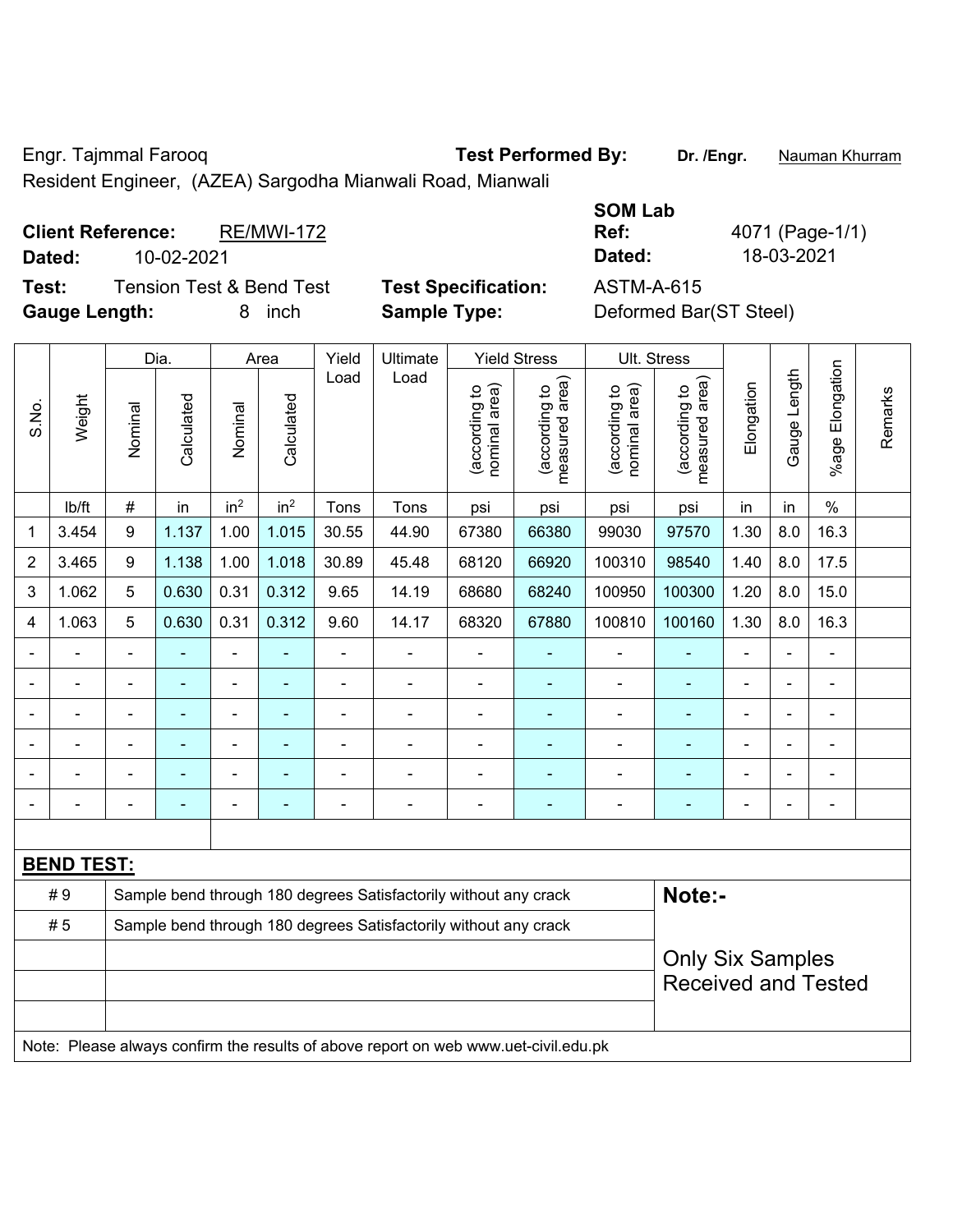Shahid Engineers, **Test Performed By:** Dr. /Engr.

S. Asasd Ali Gillani

Engineering & Contractprs, Faisalabad (Site: Apex Mall)

**Client Reference:** FX - 137 **Dated:** 17-03-2021 **Dated:** 18-03-2021 **Test:** Tension Test & Bend Test **Test Specification: Gauge Length:** 8 inch **Sample Type:** Deformed Bar

| <b>SOM Lab</b> |               |
|----------------|---------------|
| Ref:           | 4072Page-1/1) |
| Dated:         | 18-03-2021    |
| ASTM-A-615     |               |
| Deformed Rar   |               |

|                |                                                                                     |                | Dia.                                                             |                              | Area            | Yield          | Ultimate                                                         |                                | <b>Yield Stress</b>                         |                                | Ult. Stress                     |                |              |                          |         |
|----------------|-------------------------------------------------------------------------------------|----------------|------------------------------------------------------------------|------------------------------|-----------------|----------------|------------------------------------------------------------------|--------------------------------|---------------------------------------------|--------------------------------|---------------------------------|----------------|--------------|--------------------------|---------|
| S.No.          | Weight                                                                              | Nominal        | Calculated                                                       | Nominal                      | Calculated      | Load           | Load                                                             | nominal area)<br>(according to | (according to<br>measured area)<br>measured | nominal area)<br>(according to | (according to<br>measured area) | Elongation     | Gauge Length | Elongation<br>%age l     | Remarks |
|                | lb/ft                                                                               | $\#$           | in                                                               | in <sup>2</sup>              | in <sup>2</sup> | Tons           | Tons                                                             | psi                            | psi                                         | psi                            | psi                             | in             | in           | $\%$                     |         |
| 1              | 2.598                                                                               | 8              | 0.986                                                            | 0.79                         | 0.763           | 29.73          | 35.02                                                            | 83010                          | 85950                                       | 97750                          | 101210                          | 1.10           | 8.0          | 13.8                     |         |
| $\overline{2}$ | 1.508                                                                               | 6              | 0.751                                                            | 0.44                         | 0.443           | 15.62          | 18.09                                                            | 78280                          | 77750                                       | 90690                          | 90080                           | 1.40           | 8.0          | 17.5                     |         |
| 3              | 0.657                                                                               | $\overline{4}$ | 0.496                                                            | 0.20                         | 0.193           | 6.60           | 8.12                                                             | 72730                          | 75370                                       | 89590                          | 92840                           | 1.30           | 8.0          | 16.3                     |         |
|                |                                                                                     | $\blacksquare$ | $\blacksquare$                                                   | $\overline{a}$               |                 | $\blacksquare$ | ÷                                                                | $\blacksquare$                 | ÷                                           | $\blacksquare$                 | ٠                               | $\blacksquare$ |              | $\blacksquare$           |         |
|                | $\blacksquare$                                                                      | $\blacksquare$ | $\blacksquare$                                                   | ÷,                           | $\blacksquare$  | $\blacksquare$ | ä,                                                               | $\blacksquare$                 | $\blacksquare$                              | ÷                              | ÷,                              | $\overline{a}$ |              | $\blacksquare$           |         |
|                |                                                                                     |                |                                                                  | ÷                            |                 |                | ÷                                                                | ä,                             |                                             |                                |                                 |                |              | $\overline{\phantom{a}}$ |         |
|                |                                                                                     |                | $\blacksquare$                                                   | $\qquad \qquad \blacksquare$ |                 |                | $\blacksquare$                                                   | ۰                              | ٠                                           | $\overline{a}$                 |                                 | $\blacksquare$ |              | ۰                        |         |
|                |                                                                                     |                |                                                                  | $\blacksquare$               |                 |                | ÷                                                                | $\blacksquare$                 | $\blacksquare$                              | $\blacksquare$                 |                                 |                |              | ÷                        |         |
|                |                                                                                     |                | ä,                                                               | ÷,                           |                 |                |                                                                  | $\blacksquare$                 | $\blacksquare$                              | ÷                              |                                 |                |              | $\frac{1}{2}$            |         |
|                |                                                                                     |                | $\overline{\phantom{0}}$                                         | ۰                            |                 |                | $\blacksquare$                                                   | -                              | ۰                                           | $\overline{a}$                 | $\overline{\phantom{0}}$        | $\blacksquare$ |              | $\overline{\phantom{a}}$ |         |
|                |                                                                                     |                |                                                                  |                              |                 |                |                                                                  |                                |                                             |                                |                                 |                |              |                          |         |
|                | <b>BEND TEST:</b>                                                                   |                |                                                                  |                              |                 |                |                                                                  |                                |                                             |                                |                                 |                |              |                          |         |
|                | # 8                                                                                 |                |                                                                  |                              |                 |                | Sample bend through 180 degrees Satisfactorily without any crack |                                |                                             |                                | Note:-                          |                |              |                          |         |
|                | #6                                                                                  |                | Sample bend through 180 degrees Satisfactorily without any crack |                              |                 |                |                                                                  |                                |                                             |                                |                                 |                |              |                          |         |
|                | #4                                                                                  |                |                                                                  |                              |                 |                | Sample bend through 180 degrees Satisfactorily without any crack |                                |                                             |                                | <b>Only Six Samples</b>         |                |              |                          |         |
|                |                                                                                     |                |                                                                  |                              |                 |                |                                                                  |                                |                                             |                                | <b>Received and Tested</b>      |                |              |                          |         |
|                |                                                                                     |                |                                                                  |                              |                 |                |                                                                  |                                |                                             |                                |                                 |                |              |                          |         |
|                | Note: Please always confirm the results of above report on web www.uet-civil.edu.pk |                |                                                                  |                              |                 |                |                                                                  |                                |                                             |                                |                                 |                |              |                          |         |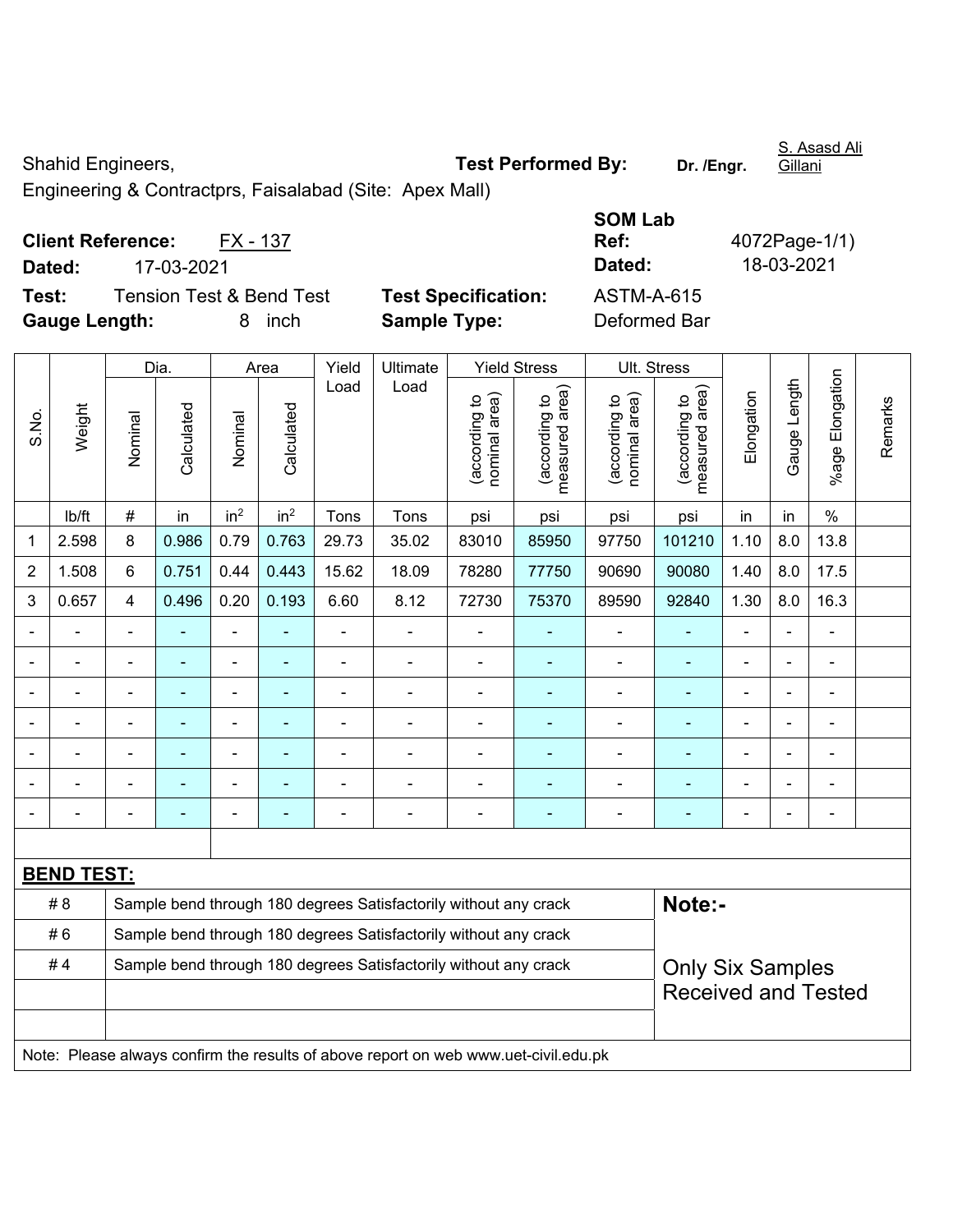Zaheer Ahmad **Test Performed By:** Dr. /Engr. **Nauman Khurram** 

Director, Planning & Development, KFUET, Rahim Yar Khan

| <b>Client Reference:</b> | KFUEIT/P&D/0038                     |                            | <b>SOM Lab</b><br>Ref: | 4073(Page-1/1) |
|--------------------------|-------------------------------------|----------------------------|------------------------|----------------|
| 12-03-2021<br>Dated:     |                                     |                            | Dated:                 | 18-03-2021     |
| Test:                    | <b>Tension Test &amp; Bend Test</b> | <b>Test Specification:</b> | ASTM-A-615             |                |
| <b>Gauge Length:</b>     | <i>inch</i><br>8                    | <b>Sample Type:</b>        | Deformed Bar           |                |

|                |                   |                                                                  | Dia.           |                 | Area            | Yield                    | Ultimate                                                                            |                                | <b>Yield Stress</b>             |                                | Ult. Stress                                            |                          |              |                           |         |
|----------------|-------------------|------------------------------------------------------------------|----------------|-----------------|-----------------|--------------------------|-------------------------------------------------------------------------------------|--------------------------------|---------------------------------|--------------------------------|--------------------------------------------------------|--------------------------|--------------|---------------------------|---------|
| S.No.          | Weight            | Nominal                                                          | Calculated     | Nominal         | Calculated      | Load                     | Load                                                                                | nominal area)<br>(according to | measured area)<br>(according to | (according to<br>nominal area) | (according to<br>measured area)                        | Elongation               | Gauge Length | Elongation<br>$%$ age $ $ | Remarks |
|                | lb/ft             | #                                                                | in             | in <sup>2</sup> | in <sup>2</sup> | Tons                     | Tons                                                                                | psi                            | psi                             | psi                            | psi                                                    | in                       | in           | $\%$                      |         |
| 1              | 1.501             | 6                                                                | 0.749          | 0.44            | 0.441           | 12.90                    | 19.22                                                                               | 64640                          | 64490                           | 96320                          | 96100                                                  | 1.30                     | 8.0          | 16.3                      |         |
| $\overline{2}$ | 0.669             | 4                                                                | 0.501          | 0.20            | 0.197           | 6.12                     | 8.28                                                                                | 67450                          | 68470                           | 91280                          | 92670                                                  | 1.10                     | 8.0          | 13.8                      |         |
|                | ä,                | $\blacksquare$                                                   | ۰              | ÷,              | $\blacksquare$  | $\overline{\phantom{a}}$ | $\overline{\phantom{a}}$                                                            | $\blacksquare$                 | $\blacksquare$                  | $\qquad \qquad \blacksquare$   | $\blacksquare$                                         | $\blacksquare$           |              | $\blacksquare$            |         |
|                | ä,                | ä,                                                               | $\blacksquare$ | $\overline{a}$  | $\blacksquare$  | $\blacksquare$           | ä,                                                                                  | ÷,                             | ÷,                              | ä,                             | $\blacksquare$                                         | ä,                       |              | $\blacksquare$            |         |
|                | $\blacksquare$    | ä,                                                               | ÷,             | $\blacksquare$  | ۰               | $\blacksquare$           | $\blacksquare$                                                                      | $\blacksquare$                 | $\blacksquare$                  | $\blacksquare$                 | $\blacksquare$                                         | $\blacksquare$           |              | $\blacksquare$            |         |
|                |                   |                                                                  | $\blacksquare$ | $\blacksquare$  |                 | Ĭ.                       | ÷                                                                                   | $\blacksquare$                 | $\blacksquare$                  | $\overline{a}$                 | L.                                                     | $\blacksquare$           |              | $\overline{a}$            |         |
|                |                   |                                                                  |                | $\blacksquare$  |                 |                          | ÷                                                                                   | $\blacksquare$                 |                                 | $\blacksquare$                 |                                                        | $\overline{\phantom{0}}$ |              | $\blacksquare$            |         |
|                | $\overline{a}$    | $\blacksquare$                                                   | ÷,             | $\blacksquare$  | $\blacksquare$  | $\overline{a}$           | ۳                                                                                   | $\blacksquare$                 | ٠                               | $\blacksquare$                 | $\blacksquare$                                         | $\blacksquare$           | ٠            | $\blacksquare$            |         |
|                | Ē,                | $\blacksquare$                                                   | ۰              | $\blacksquare$  | ۰               |                          | ÷                                                                                   | $\blacksquare$                 | ٠                               | ÷                              | Ē,                                                     | ä,                       |              | ÷                         |         |
| $\blacksquare$ | L,                | $\blacksquare$                                                   | ÷,             | $\blacksquare$  | ۰               | $\blacksquare$           | $\blacksquare$                                                                      | $\blacksquare$                 | $\blacksquare$                  | $\blacksquare$                 | $\blacksquare$                                         | $\blacksquare$           |              | $\blacksquare$            |         |
|                |                   |                                                                  |                |                 |                 |                          |                                                                                     |                                |                                 |                                |                                                        |                          |              |                           |         |
|                | <b>BEND TEST:</b> |                                                                  |                |                 |                 |                          |                                                                                     |                                |                                 |                                |                                                        |                          |              |                           |         |
|                | #6                |                                                                  |                |                 |                 |                          | Sample bend through 180 degrees Satisfactorily without any crack                    |                                |                                 |                                | Note:-                                                 |                          |              |                           |         |
|                | #4                | Sample bend through 180 degrees Satisfactorily without any crack |                |                 |                 |                          |                                                                                     |                                |                                 |                                |                                                        |                          |              |                           |         |
|                |                   |                                                                  |                |                 |                 |                          |                                                                                     |                                |                                 |                                | <b>Only Four Samples</b><br><b>Received and Tested</b> |                          |              |                           |         |
|                |                   |                                                                  |                |                 |                 |                          | Note: Please always confirm the results of above report on web www.uet-civil.edu.pk |                                |                                 |                                |                                                        |                          |              |                           |         |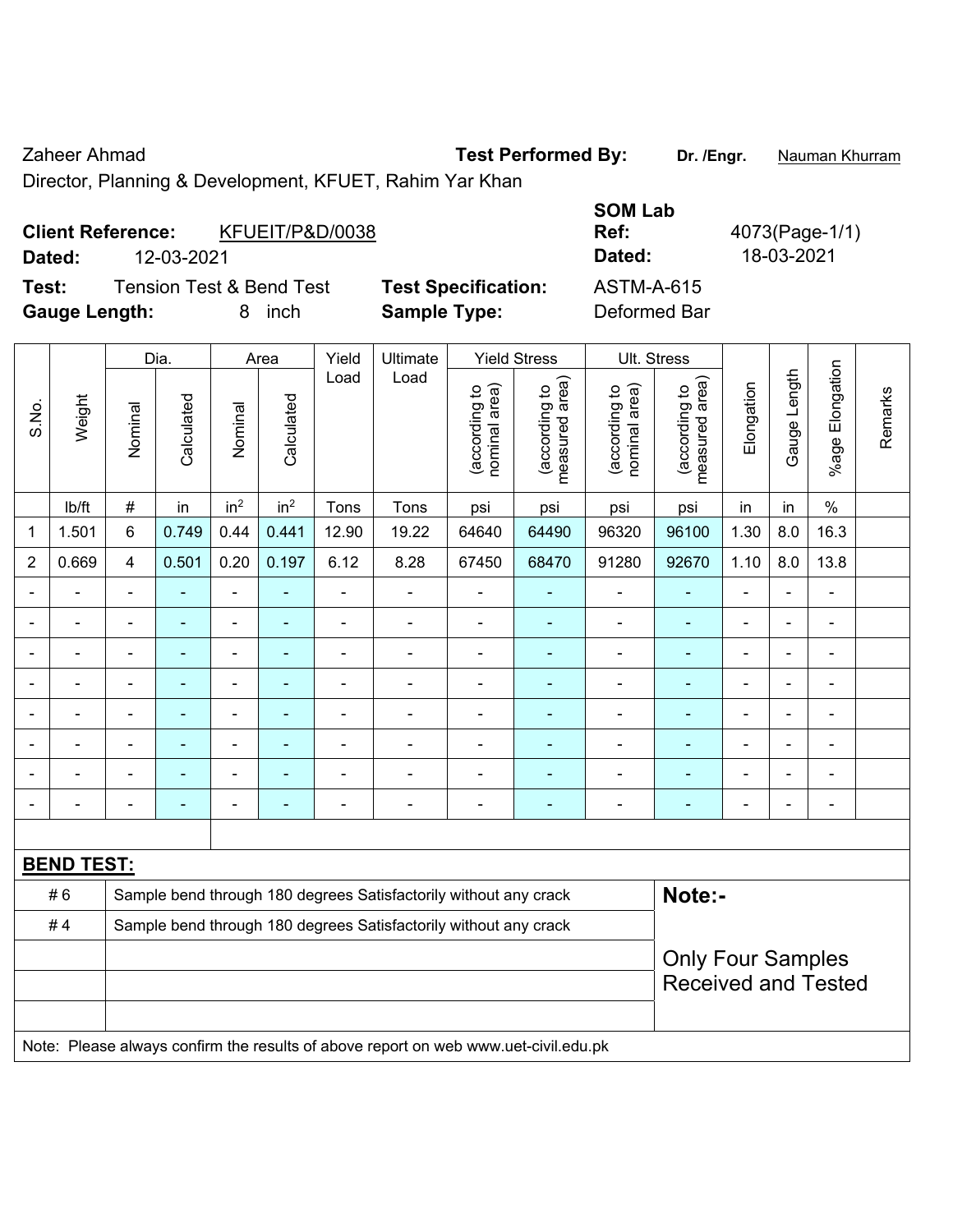Taslim Alam **Test Performed By: Dr. /Engr.**  Resident Engineer, KKK Road, SWA, FATA

S. Asad Ali Gillani

**Client Reference:** 3963/021/TA/01/134 **Dated:** 18-03-2021 **Dated:** 18-03-2021 **Test:** Tension Test & Bend Test **Test Specification:** 

**Gauge Length:** 8 inch **Sample Type:** Deformed Bar

| <b>SOM Lab</b>       |                |
|----------------------|----------------|
| Ref:                 | 4074(Page-1/1) |
| Dated:               | 18-03-2021     |
| ASTM-A-615           |                |
| n - f -  - - - 1 n - |                |

|                |                   |                         | Dia.           |                 | Area            | Yield          | Ultimate                                                                            |                                | <b>Yield Stress</b>             |                                | Ult. Stress                                             |                |                |                          |         |
|----------------|-------------------|-------------------------|----------------|-----------------|-----------------|----------------|-------------------------------------------------------------------------------------|--------------------------------|---------------------------------|--------------------------------|---------------------------------------------------------|----------------|----------------|--------------------------|---------|
| S.No.          | Weight            | Nominal                 | Calculated     | Nominal         | Calculated      | Load           | Load                                                                                | nominal area)<br>(according to | (according to<br>measured area) | nominal area)<br>(according to | (according to<br>measured area)                         | Elongation     | Gauge Length   | %age Elongation          | Remarks |
|                | lb/ft             | $\#$                    | in             | in <sup>2</sup> | in <sup>2</sup> | Tons           | Tons                                                                                | psi                            | psi                             | psi                            | psi                                                     | in             | in             | $\%$                     |         |
| 1              | 0.679             | $\overline{\mathbf{4}}$ | 0.505          | 0.20            | 0.200           | 6.03           | 9.07                                                                                | 66550                          | 66550                           | 100050                         | 100050                                                  | 1.40           | 8.0            | 17.5                     |         |
| $\overline{2}$ | 0.668             | $\overline{\mathbf{4}}$ | 0.500          | 0.20            | 0.196           | 6.03           | 8.74                                                                                | 66550                          | 67910                           | 96340                          | 98300                                                   | 1.50           | 8.0            | 18.8                     |         |
|                | $\blacksquare$    | $\blacksquare$          | $\blacksquare$ | $\blacksquare$  | $\blacksquare$  | ÷,             | $\blacksquare$                                                                      | $\blacksquare$                 | $\blacksquare$                  | $\blacksquare$                 | $\blacksquare$                                          | $\blacksquare$ | ä,             | $\overline{\phantom{a}}$ |         |
|                | $\blacksquare$    | $\blacksquare$          | $\blacksquare$ | $\frac{1}{2}$   | ٠               | ÷,             | $\blacksquare$                                                                      | $\blacksquare$                 | $\blacksquare$                  | $\blacksquare$                 | ÷                                                       | $\blacksquare$ | $\blacksquare$ | $\blacksquare$           |         |
|                |                   |                         | ä,             | ä,              | ۰               | ä,             | $\blacksquare$                                                                      | ä,                             | ۰                               | $\blacksquare$                 | $\blacksquare$                                          | L,             |                | ä,                       |         |
|                |                   |                         |                | $\blacksquare$  |                 | $\blacksquare$ | $\blacksquare$                                                                      | $\blacksquare$                 |                                 | $\blacksquare$                 | ۰                                                       | ÷              |                | ÷                        |         |
|                |                   |                         | $\blacksquare$ | ÷               | ۰               | $\blacksquare$ | $\blacksquare$                                                                      | $\blacksquare$                 | ۰                               | $\blacksquare$                 | $\blacksquare$                                          | $\blacksquare$ |                | $\blacksquare$           |         |
|                | $\blacksquare$    | $\blacksquare$          | $\blacksquare$ | ÷,              | ٠               | ä,             | $\blacksquare$                                                                      | $\blacksquare$                 | ٠                               | $\overline{\phantom{a}}$       | $\blacksquare$                                          | $\blacksquare$ | $\blacksquare$ | $\blacksquare$           |         |
|                |                   |                         |                | ÷               | ٠               | $\blacksquare$ | $\overline{\phantom{a}}$                                                            | $\blacksquare$                 | ÷                               | $\blacksquare$                 | $\overline{\phantom{a}}$                                | Ē,             |                | ÷                        |         |
|                | $\blacksquare$    | $\blacksquare$          | $\blacksquare$ | ÷               | $\blacksquare$  | $\blacksquare$ | $\blacksquare$                                                                      | $\frac{1}{2}$                  | $\blacksquare$                  | $\blacksquare$                 | $\blacksquare$                                          | $\blacksquare$ |                | ÷,                       |         |
|                |                   |                         |                |                 |                 |                |                                                                                     |                                |                                 |                                |                                                         |                |                |                          |         |
|                | <b>BEND TEST:</b> |                         |                |                 |                 |                |                                                                                     |                                |                                 |                                |                                                         |                |                |                          |         |
|                | #4                |                         |                |                 |                 |                | Sample bend through 180 degrees Satisfactorily without any crack                    |                                |                                 |                                | Note:-                                                  |                |                |                          |         |
|                |                   |                         |                |                 |                 |                |                                                                                     |                                |                                 |                                |                                                         |                |                |                          |         |
|                |                   |                         |                |                 |                 |                |                                                                                     |                                |                                 |                                | <b>Only Three Samples</b><br><b>Received and Tested</b> |                |                |                          |         |
|                |                   |                         |                |                 |                 |                | Note: Please always confirm the results of above report on web www.uet-civil.edu.pk |                                |                                 |                                |                                                         |                |                |                          |         |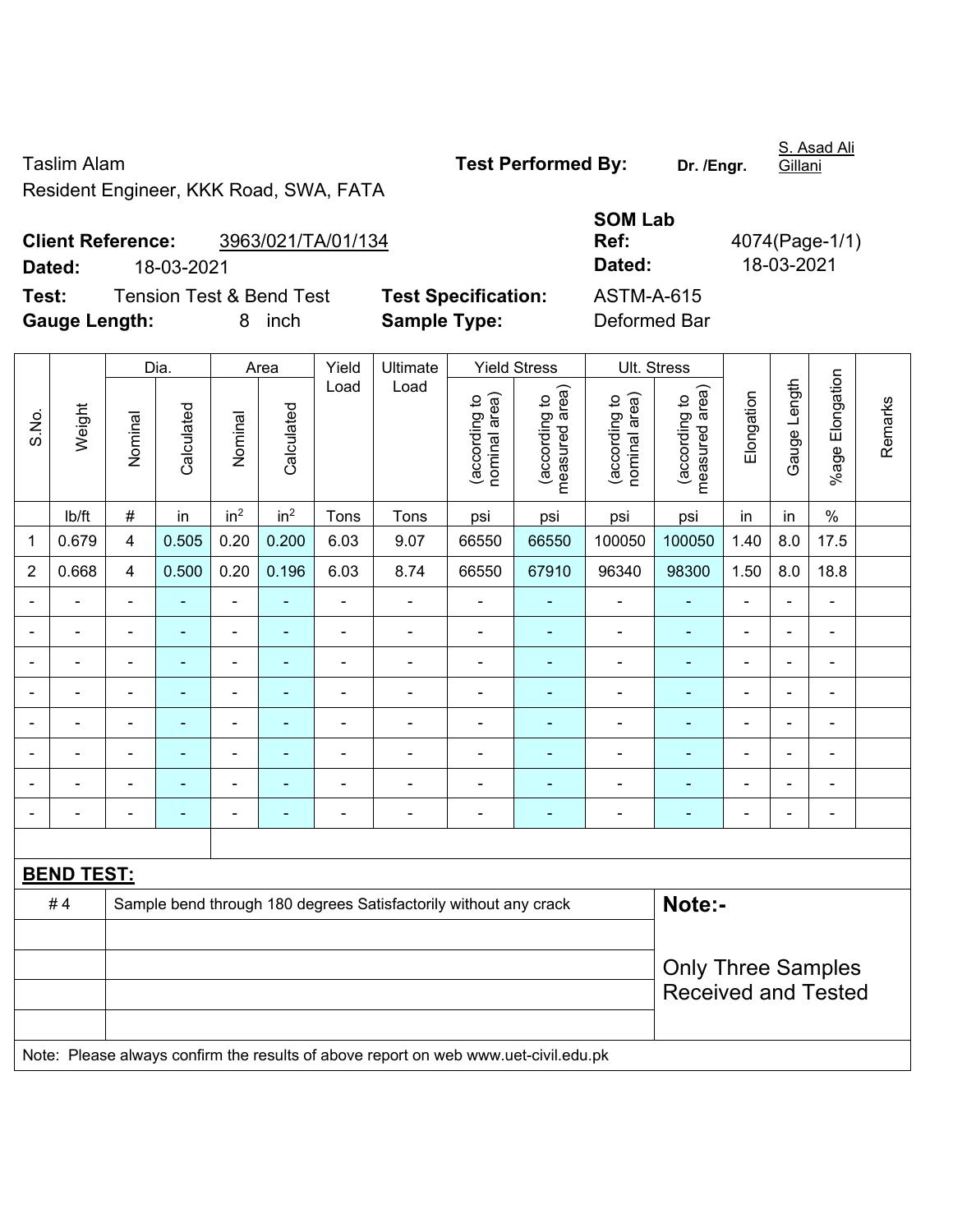**Test Performed by**: .S. Asad Ali Gillani

Haris Ali Waseem QA/QC Manager Reon Energy, Solutions, Karachi Testing of MS Sheet (2mm & 3mm)

**Client Reference No.: QHSE/21/15 Dated: 15-03-2021 SOM Lab Ref**: CED/SOM/4068 (Page 1/2) Dated: 18-03-2021 **Test Type:** Hardness Test

**Sample Type:** MS Sheet ( 2mm )

**Hardness Test Details:** 

**Machine used: Avery Rockwell Hardness Testing Machine**

(Minor Load: 10 Kgf Major Load: 90.0 kgf Scale: B)

### **Hardness Test Results**

| Sample No. | <b>Sample Type</b> | <b>Hardness</b>  |
|------------|--------------------|------------------|
|            | MS Sheet 2mm,      | $HR - 67.50 - B$ |

**Note:** Please always confirm the results on web www.uet-civil.edu.pk